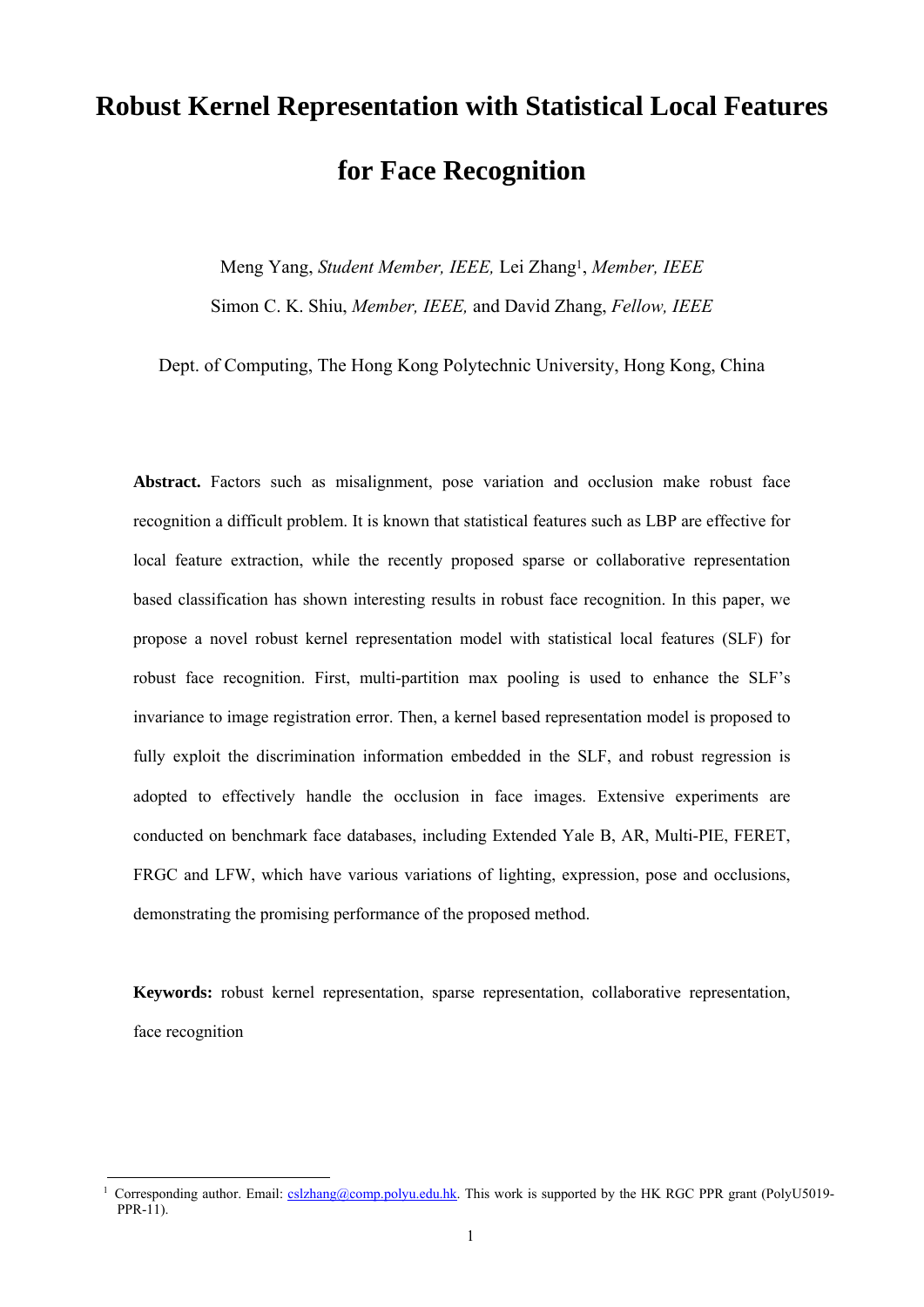# **1. Introduction**

Automatic face recognition (FR) is one of the most active and visible research topics in computer vision, machine learning and biometrics [11] due to its wide range of applications such as access control, video surveillance, and the like. After many years' investigation, FR is still very challenging due to the low quality of face images [1], and the rich variations of facial images from the same or different subjects, e.g., lighting, expression, occlusion, misalignment, etc [11]. In order for different communities to benchmark and verify their FR methods, many large scale face databases, such as FERET [22-23], FRGC [35], LFW [24][32] and PubFig [25], have been established and used as evaluation platforms.

Although facial images have a high dimensionality, their discriminative characteristics usually lie or can be extracted in a lower dimensional subspaces or sub-manifolds. Therefore, subspace and manifold learning methods have been dominantly used in appearance based FR [2-9][42]. Classical methods such as the Eigenface and Fisherface [2-3][42] mainly consider the global scatter of training samples and may fail to reveal the essential data structures nonlinearly embedded in the high dimensional space. The manifold learning methods were proposed to overcome this limitation [5-6], and the representative manifold learning methods include locality preserving projection (LPP) [7], local discriminant embedding (LDE) [8], unsupervised discriminant projection (UDP) [9], etc. In addition, kernel based subspace learning was also proposed for FR. For instance, Yang *et al.* [60] presented a Kernel Fisher discriminant framework for feature extraction and recognition; Zafeiriou *et al*. [4] proposed a robust approach to discriminant kernel-based feature extraction for face recognition and verification.

The subspace or manifold learning methods only consider the holistic feature of face images, which are usually very sensitive to the variations of misalignment, pose, and occlusion. Recent researches have shown that local feature based methods [16-18][43-48][26] are very promising in object recognition, texture classification and uncontrolled FR. Gabor filters, which could effectively extract local directional features on multiple scales, have been successfully used in FR [17-18]. Compared to the holistic feature based approaches such as Eigenface [2] and FisherFace [3], Gabor filtering is less sensitive to image variations (e.g., illumination, expression). Another type of local feature widely used in FR is statistical local feature (SLF), such as histogram of local binary pattern (LBP) [43]. The main idea is that a face image can be seen as a composition of micro-patterns [26]. By partitioning the face image into several blocks, the statistical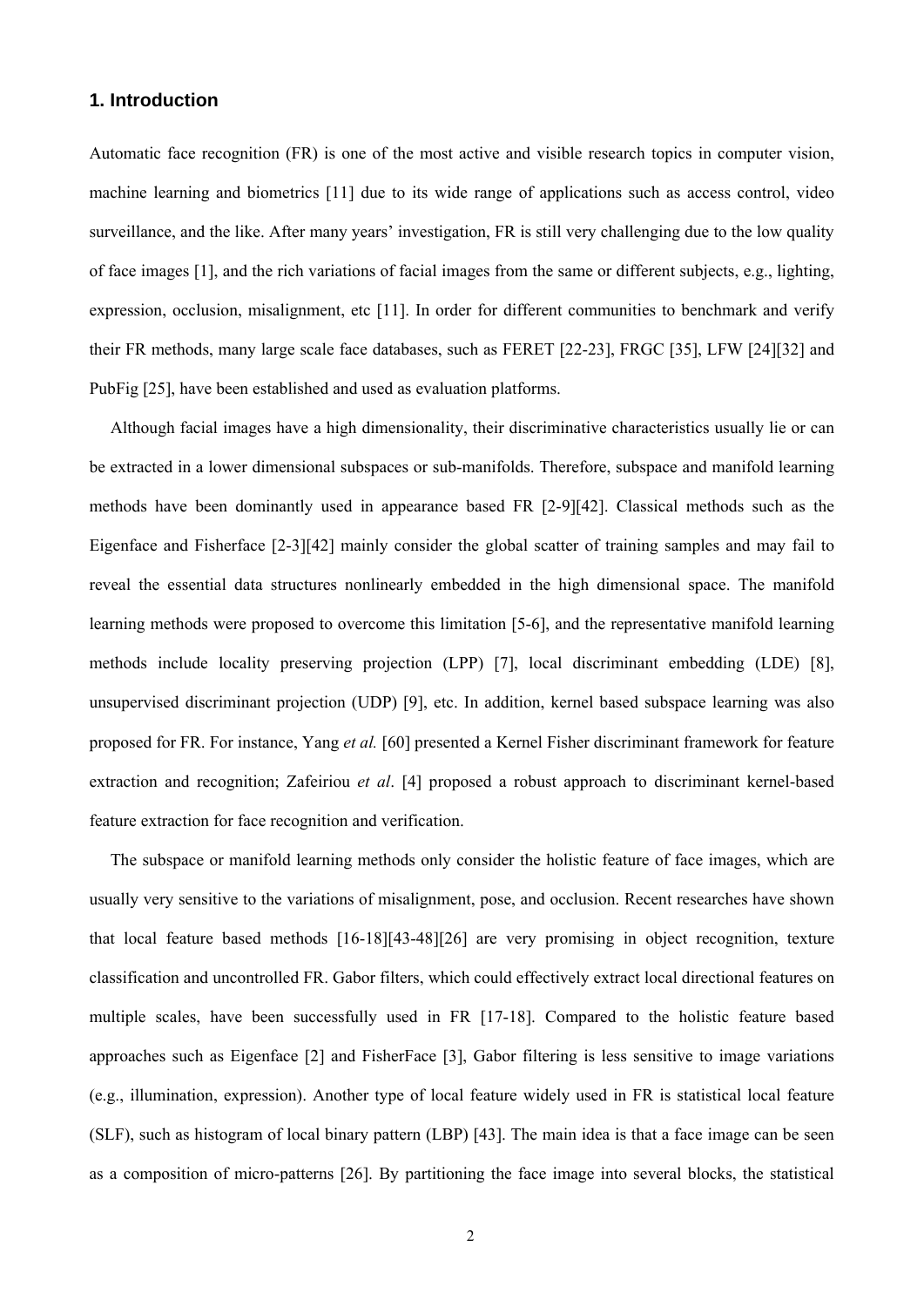feature (e.g., histogram of LBP) of these blocks is extracted, and finally the description of the image is formed by concatenating the extracted features in all blocks. Zhang *et al.* [45-46] proposed to use Gabor magnitude or phase map instead of the intensity map to generate LBP features. New coding technologies on Gabor features have also been proposed. In [47], Zhang *et al.* extracted and encoded the global and local variations of the real and imagery parts in multi-scale Gabor representation. Xie *et al.* [48] proposed local Gabor XOR patterns (LGXP), which utilizes XOR (*exclusive or*) to encode the local variation of Gabor phase, to fuse Gabor magnitude and phase information. These local pattern based statistical features have shown very promising results in large scale face databases, such as FERET [22-23] and FRGC [35].

Apart from the employed features, the employed classifier is also important to the performance of FR. Nearest Neighbor (NN), SVM and Hidden Markov Models are the widely used classifiers in face recognition [43][45-48][59][27]. Moreover, in order to better exploit the prior knowledge that face images from the same subject construct a subspace, nearest subspace (NS) classifiers [19][36-38][51][58] were also developed, which are usually superior to the popular NN classifier. Recently an interesting classifier, namely sparse representation based classification (SRC), was proposed by Wright *et al.* [10] for robust FR. In Wright *et al.*'s work, a testing image is sparsely coded on the whole training set by  $l_1$ -norm minimization, and then classified to the class that yields the least coding residual. By assuming that the outlier pixels in the face image are sparse and by using an identity matrix to code the outliers, SRC shows good robustness to face occlusion and corruption. SRC has been attracting much interest and has been widely studied in the computer vision research community [28-31]. Very recently, Zhang *et al.* [33] indicated that the  $l_1$ -norm sparsity may not be the key of the success of SRC, and they proposed the collaborative representation based classification (CRC), which uses  $l_2$ -norm to regularize the coding coefficients instead of the time consuming *l*1-norm, for FR and achieved similar result to SRC but with much less time complexity.

Although the statistical local features (SLF) and SRC/CRC have shown powerful abilities in the field of feature extraction and signal classification, few works have been proposed to integrate them together for better performance. Many works either use NN/NS/SVM as the classifier with SLF as inputs (e.g., NN in [43][45-48]) or use SRC/CRC to do classification with holistic features [10][31][33]. Although the methods [12-13] aim to combine LBP and sparse representation together, no effective representation model was proposed to deal with variations such as occlusion and misalignment, etc.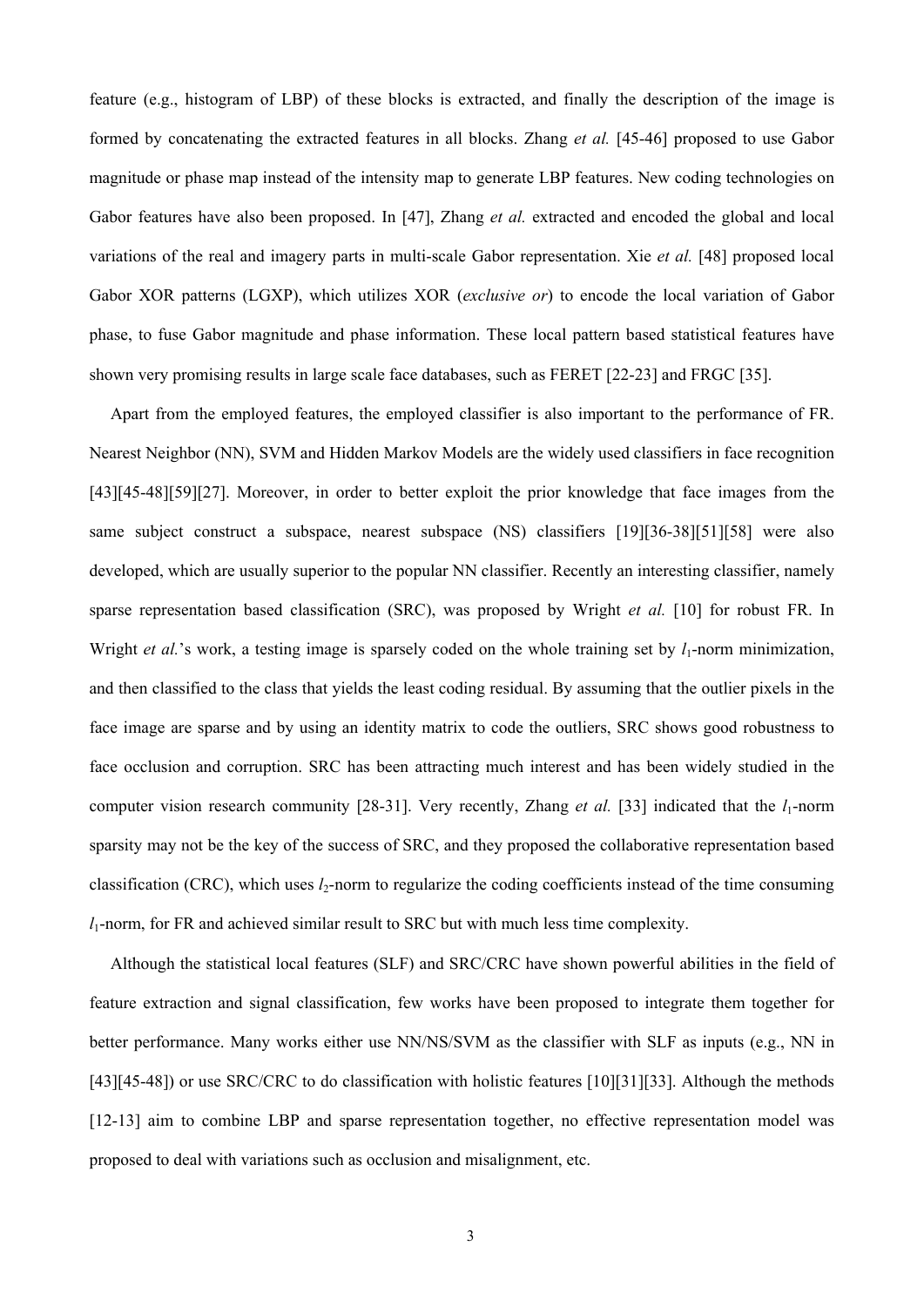In this paper, we proposed a novel SLF based robust kernel representation (RKR) model for FR. First, we propose a multi-partition max pooling technology to enhance the invariance of local features to image registration error (e.g., misalignment). Second, we propose a robust kernel representation model, which not only uses kernel representation to fully exploit the discrimination information embedded in the local features, but also adopts a robust regression function as the measure to effectively handle the occlusion in facial images. Compared to the previous classification methods, e.g., NN with SLF features and SRC with holistic features, the proposed SLF based RKR model shows much stronger robustness to various face image variations (e.g., illumination, expression, occlusion and misalignment), as demonstrated in our extensive experiments conducted on benchmark face databases.

The rest of the paper is organized as follows. Section 2 briefly reviews some related work. Section 3 presents the proposed SLF based robust kernel representation algorithm. Section 4 presents the experimental results. Section 5 summarizes the paper.

# **2. Related Work**

#### **2.1. Statistical Local Feature**

The extraction of statistical local features (SLF) has three steps: feature map generation, pattern map coding, and histogram computing. The commonly used feature maps include original intensity map [43] and Gabor feature maps (e.g., magnitude [45], phase [46]). LBP [43][45-46], local XOR (exclusive or) operator [48] or others [47][49] could be adopted for pattern map coding. Finally the encoded pattern map is partitioned into non-overlapping blocks, in which the local histogram feature is computed. The descriptor of the input face image is the concatenation of all the histograms computed in each block.

# **2.2. Sparse Representation or Collaborative Representation based Classifier**

Different from Nearest Neighbor (NN) and Nearest Subspace (NS) classifiers [19][36-38][51][58], which forbids representing the query sample across classes, the recently developed  $l_1$ -regularized sparse representation  $[10]$  or  $l_2$ -regularized collaborative representation  $[33]$  represents the query image by the training samples from all classes, which could effectively overcome the small-sample-size or overfitting problem of NN and NS. Let  $X_i = [s_{i,1}, s_{i,2}, ..., s_{i,n_i}] \in \mathbb{R}^{m \times n_i}$  $X_i = [s_{i,1}, s_{i,2},..., s_{i,n_i}] \in \mathbb{R}^{m \times n_i}$  denote the set of training samples of the *i*<sup>th</sup> object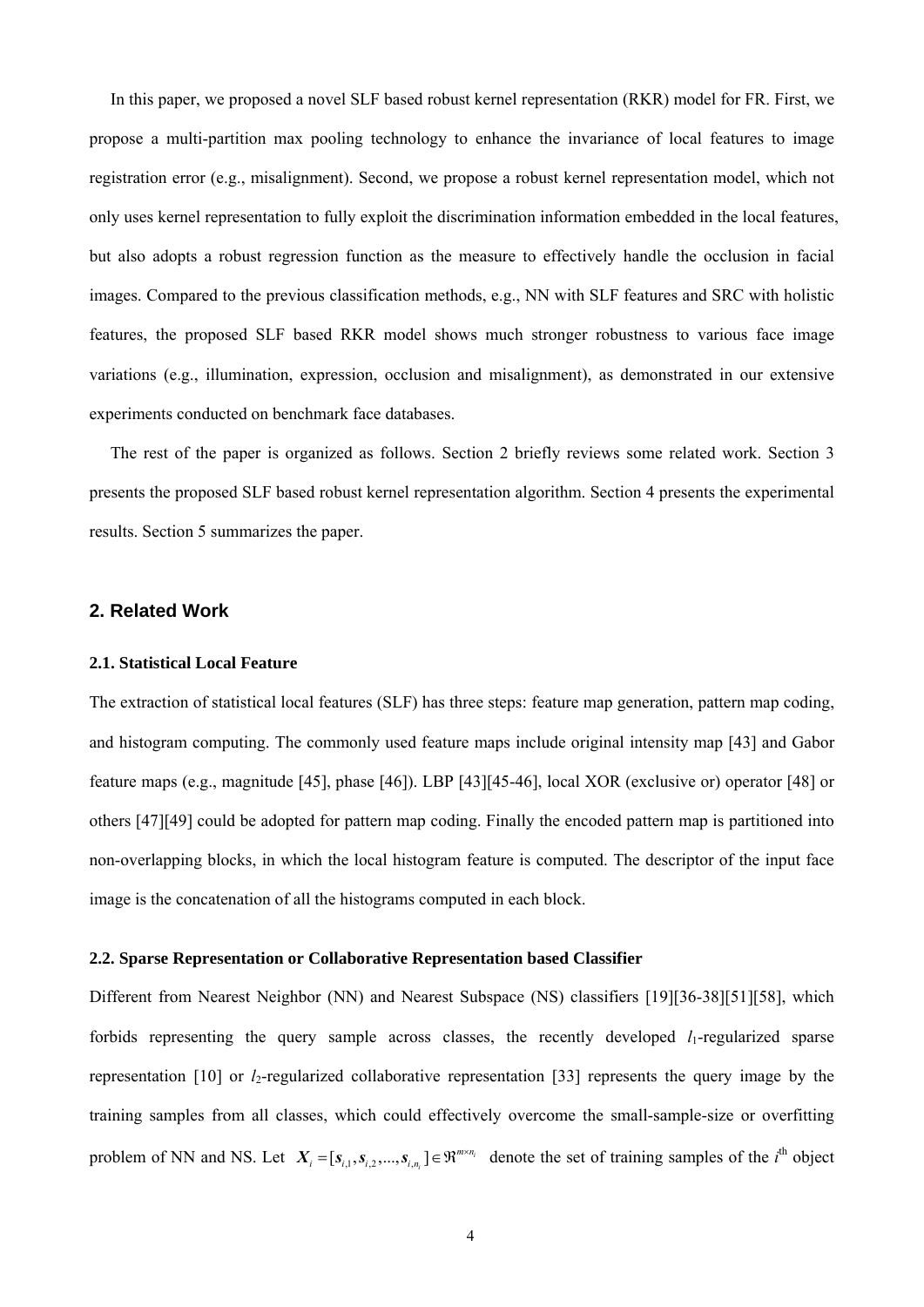class, where  $s_{i,j}$ ,  $j=1,2,...,n_i$ , is an *m*-dimensional vector stretched by the  $j^{\text{th}}$  sample of the  $i^{\text{th}}$  class<sup>2</sup>. Let  $y \in \mathbb{R}^m$  be a query sample to be classified. The representation model of sparse representation based classifier (SRC) or collaborative representation based classifier (CRC) could be written as

$$
\hat{\boldsymbol{\alpha}} = \arg \min_{\boldsymbol{\alpha}} \left\{ \left\| \boldsymbol{y}_0 - \boldsymbol{X} \boldsymbol{\alpha} \right\|_2^2 + \lambda \left\| \boldsymbol{\alpha} \right\|_{l_p} \right\}
$$
\n(1)

where  $X=[X_1, X_2, ..., X_c]$  and *c* is the number of classes;  $\|\cdot\|_t$  is the  $l_p$ -norm, and  $p=1$  for SRC in [10], while *p*=2 for CRC in [33].

The classification of  $y$  is done by

identity 
$$
(y)
$$
 = arg min<sub>i</sub>  $\{ ||y - X_i \delta_i(\hat{\boldsymbol{\alpha}})||_2 \}$  (2)

where  $\delta_i(\cdot): \mathbb{R}^n \to \mathbb{R}^{n_i}$  is the characteristic function that selects from  $\hat{\alpha}$  the coefficients associated with the  $i<sup>th</sup>$  class [10]. It is shown in [33] that CRC has very competing accuracy with SRC in FR without occlusion but with much faster speed. In the case of occlusion or corruption, Robust-SRC [10] classifies the occluded face image *y* by

identity 
$$
(y)
$$
 = arg min<sub>i</sub>  $\{ ||y - X_i \delta_i(\hat{\boldsymbol{\alpha}}) - X_e \hat{\boldsymbol{\alpha}}_e||_2 \}$  (3)

where

l

$$
\left[\hat{\boldsymbol{\alpha}}; \hat{\boldsymbol{\alpha}}_e\right] = \arg\min_{\boldsymbol{\alpha}, \boldsymbol{\alpha}_e} \left\{ \left\| \boldsymbol{y} - \boldsymbol{X} \boldsymbol{\alpha} - \boldsymbol{X}_e \boldsymbol{\alpha}_e \right\|_2^2 + \lambda \left\| \left[\boldsymbol{\alpha}; \boldsymbol{\alpha}_e\right] \right\|_1 \right\}
$$
(4)

and  $X_e$  is an occlusion dictionary to code the outliers.  $X_e$  is simply set as the identity matrix *I* in [10].

# **2.3. Robust Sparse Coding**

The representation model of Robust-SRC [10] is equivalent to

$$
\min_{\mathbf{\alpha}} \|\mathbf{y} - \mathbf{X}\mathbf{\alpha}\|_{1} \quad \text{s.t.} \quad \|\mathbf{\alpha}\|_{1} \leq \sigma \tag{5}
$$

which is actually a Maximum Likelihood Estimation (MLE) of  $\alpha$  when the representation residual *y-X* $\alpha$ follows Laplacian distribution. However, for the real occlusion and disguise in practical facial images, the representation residual rarely follows Laplacian model, making robust-SRC less effective to handle occlusions in FR.

Yang *et al.* [31] proposed a robust sparse coding model to achieve robust face recognition with outliers.

<sup>&</sup>lt;sup>2</sup> More generally,  $s_{i,j}$ ,  $j=1,2,...,n_i$ , could be the feature vector extracted from the  $j^{\text{th}}$  sample of the  $i^{\text{th}}$  class.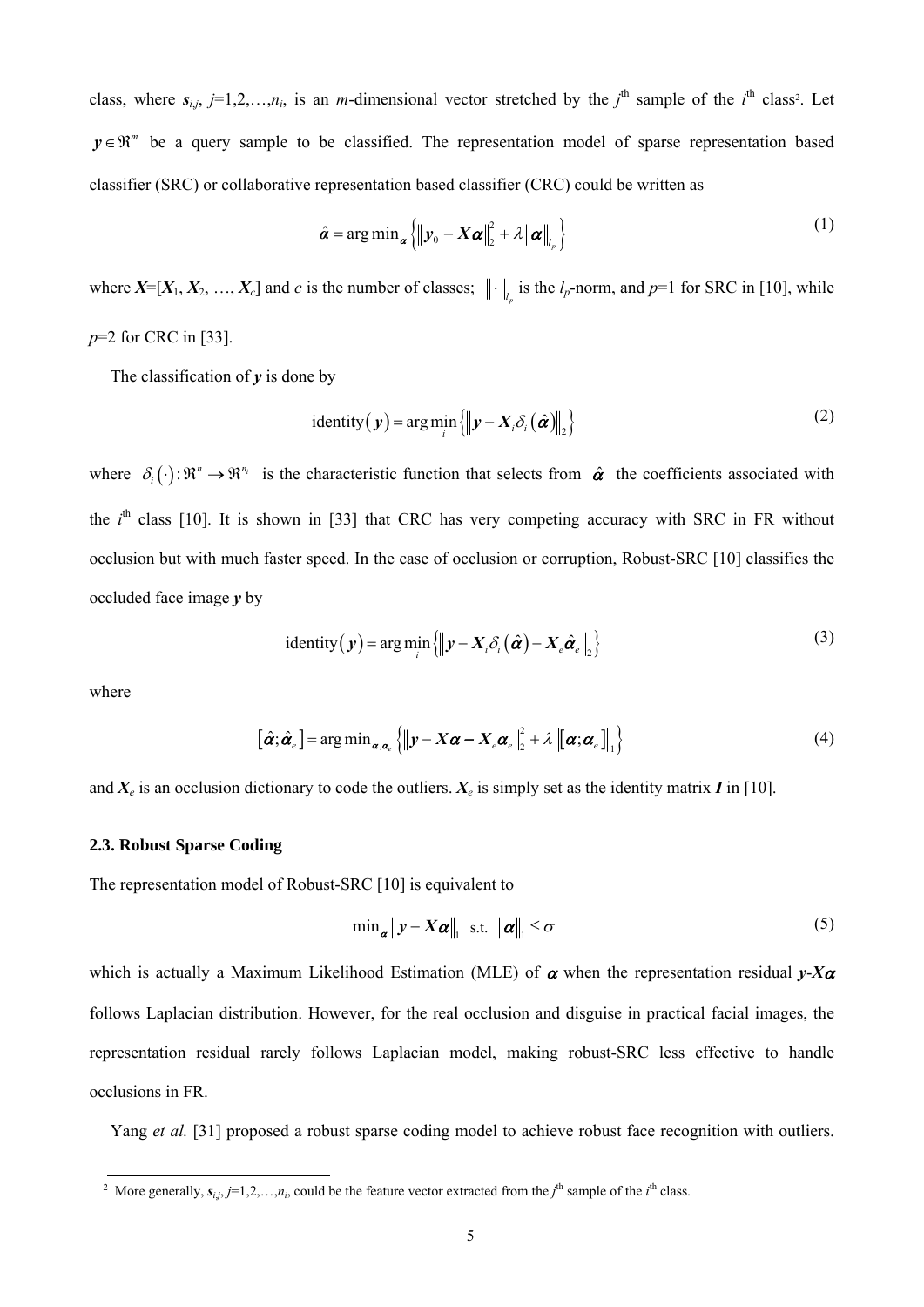Instead of using *l*1-norm to regularize the data fidelity term in the coding model, Yang *et al.* formulated the signal representation as an MLE-like estimator:

$$
\min_{\mathbf{\alpha}} \sum_{i=1}^{m} \rho_{\theta} \left( y_i - \mathbf{r}_i \mathbf{\alpha} \right) \text{ s.t. } \|\mathbf{\alpha}\|_{1} \leq \sigma \tag{6}
$$

where  $r_i$  is the *i*<sup>th</sup> row vector of *X* and  $y_i$  is the *i*<sup>th</sup> element of *y*. This robust sparse coding could be efficiently solved by an iterative reweighted sparse coding algorithm. In each iteration, the original robust sparse coding model becomes

$$
\min_{\mathbf{\alpha}} \left\| \mathbf{W}^{1/2} \left( \mathbf{y} - \mathbf{X} \mathbf{\alpha} \right) \right\|_{2}^{2} \text{ s.t. } \left\| \mathbf{\alpha} \right\|_{1} \leq \sigma \tag{7}
$$

where W is a diagonal matrix with  $W_{i,i} = \omega(e_i) = \sqrt{(1 + \exp(\mu e_i^2 - \mu \delta))}$ ,  $e_i = y_i - r_i \alpha$ ,  $\mu$  and  $\delta$  are two automatically updated scalar parameters in the weight function [31]. After the representation coefficient  $\hat{\alpha}$ is obtained, the weighted representation residual is used for classification, i.e., identity( $v$ )=argmin<sub>i</sub>|| $W^{1/2}(v)$ - $X_i \delta_i(\hat{\boldsymbol{\alpha}})$ )||<sub>2</sub>.

# **3. Statistical Local Feature based Robust Kernel Representation**

## **3.1. Multi-partition max pooling (MPMP)**

Facial image misalignment caused by factors such as scaling, translation and rotation can make a lot of troubles in less-controlled face recognition system. Even using some advanced face detector (e.g., the Viola and Jones' face detector [53]) to crop and align the query face image, there are still registration errors of several pixels, which will deteriorate much the FR performance [54]. Although there are some preprocessing methods [55][52] to align the query face image to the well cropped training images, it is more interesting that we could improve the robustness of the feature extraction step to face misalignment. In this section, we propose a simple but very effective pooling technique to this end.

Pooling techniques are widely used in object and image classification to extract invariant features. In general, there are two categories of pooling methods, sum pooling [50][57] and max pooling [39][56-57]. Denote by  $f_i$  the *i*<sup>th</sup> feature vector in a pool, and by  ${f_i}$  the *j*<sup>th</sup> element of the feature vector *f*. In the case of sum pooling, the output feature vector  $f_s$  is computed by  $\{f_s\} = \{f_1\}_j + \{f_2\}_j + \ldots + \{f_n\}_j$ , while in the case of max pooling the output feature  $f_m$  is  $\{f_m\}_j = \max\{|\{f_1\}_j|$ ,  $|\{f_2\}_j|$ , ...,  $|\{f_m\}_j|$ . A simple 1-D example with *f*<sub>1</sub>∈[0,1] and *f*<sub>2</sub>∈[0,1] is shown in Fig. 1. It can be seen that the domain of  $(f_1, f_2)$  with  $f_m$ =1 is larger than the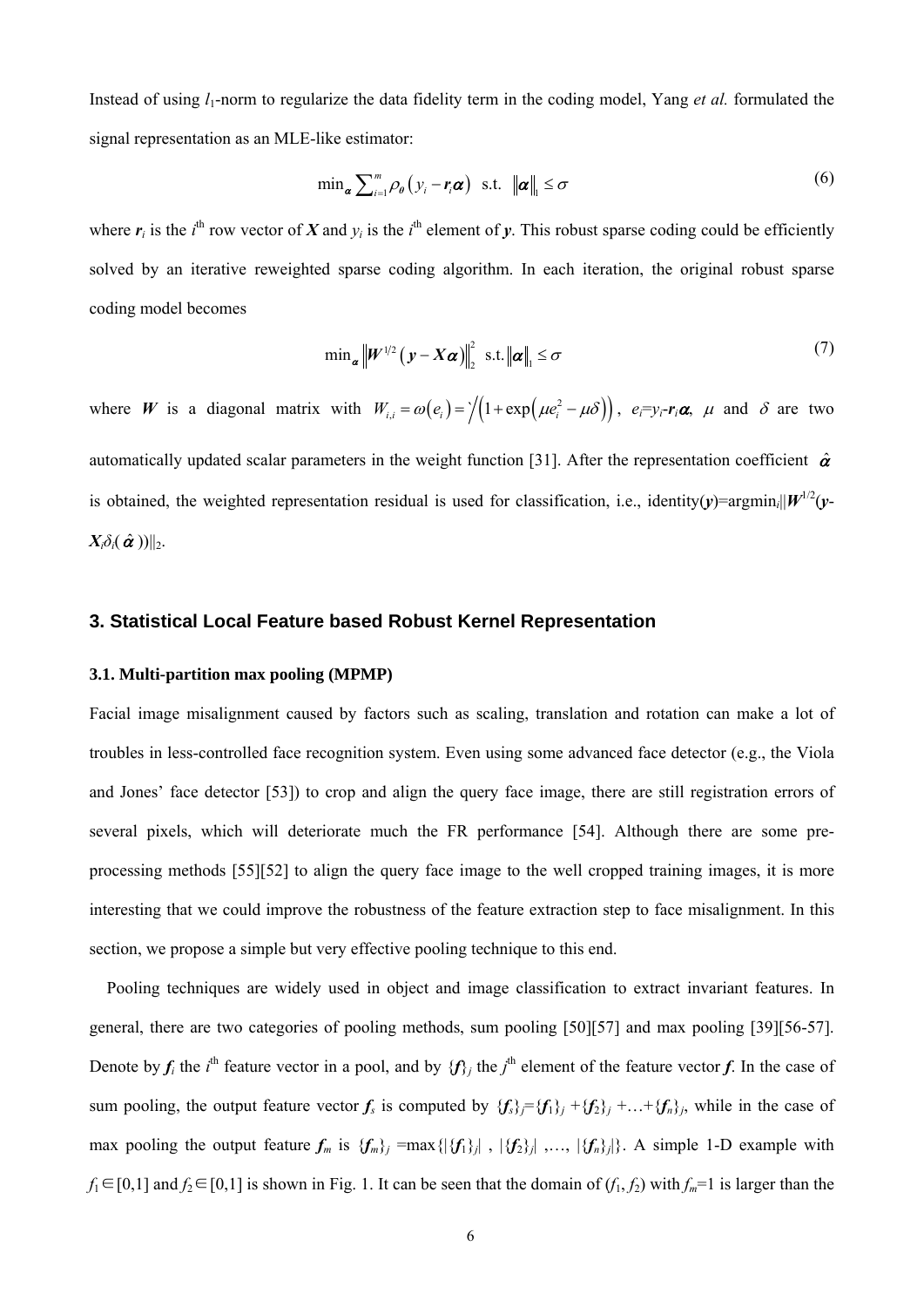domain of  $(f_1, f_2)$  with  $f_s = 1$ , which indicates that max pooling is more robust to the changes of  $f_1$  or  $f_2$ . The experiments in [39][56-57] also show that max pooling is more robust than sum pooling to image spatial variations. In addition, spatial discrimination information can be introduced by using spatial pyramid, which divides the images into multi-scale regions (e.g.,  $1 \times 1$ ,  $2 \times 2$ , and  $4 \times 4$  for a total 21 regions in [39][56].)



**Figure 1:** A simple 1-D example for illustrating sum pooling and max pooling.

In the paper we propose a multi-partition max pooling (MPMP) scheme for the statistical feature of local pattern. The main differences between the proposed MPMP and previous max pooling methods lie in the image partition and feature generation. Different from the partition of spatial pyramid, such as  $1\times1$ ,  $2\times2$ , and  $4\times4$ , we adopt a more flexible partition. As shown in the first row of Fig. 2, for example, the partition of the pattern map (e.g., LBP) can be made as  $2\times 2$ ,  $3\times 3$  and  $4\times 4$ , respectively, with 29 blocks of three different sizes in total. This kind of partition could flexibly set the number of blocks in each scale and is expected to capture more spatial discrimination information than the spatial pyramid. al eddet<br>http://www.com<br>http://www.com<br>algastration.com

In the proposed MPMP based statistical local feature (SLF) extraction, we adopt *S*+1 level block partition, where  $s=0, 1, \ldots, S$ . That is to say, in the  $s<sup>th</sup>$  level, the whole image is divided into  $P_s \times Q_s$  blocks, each of which is further partitioned into  $p_s \times q_s$  sub-blocks. The pooling technology is operated on a series of local features generated in each partitioned sub-block. Different from the feature generation (e.g., the coding coefficients of local patches' descriptors, such as SIFT or raw intensity) in previous works of pooling [39][50][56], here we extract a sequence of statistical local features (SLF) which are simpler and widely used in face recognition. As shown in the second row of Fig. 2, in each sub-block we first create a sequence of sliding boxes (e.g., the red box shown in Fig. 2), and then compute the histogram of each box's local feature (e.g., LBP). Here the size of the box is smaller than the block, and usually the height and width of the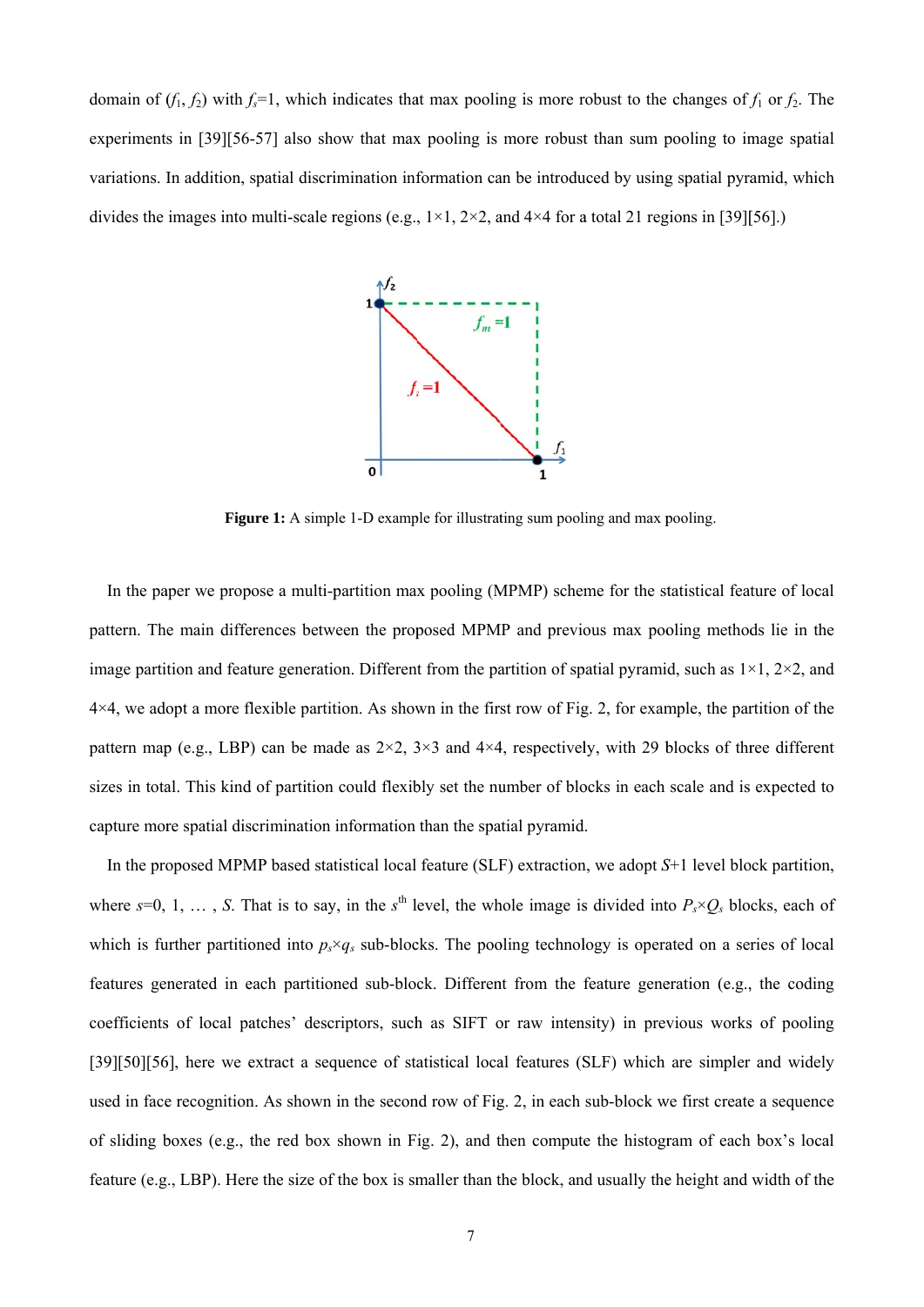box are set as *ratio<sub>s</sub>* (*ratio<sub>s</sub>* < 1) times of those of the sub-block in the  $s<sup>th</sup>$  scale partition. In this paper, MPMP is defined as the one with the following setting:  $p_s=2$  and  $q_s=2$  for partition scale  $s=0$  and 1;  $p_s=1$  and  $q_s=1$ for  $s>1$ ; *ratio<sub>s</sub>*=1 for  $s=0$ ; and *ratio<sub>s</sub>* = 0.5 for other values of *s*.

Take the feature generation in one sub-block as an example. Denote by  $f_i$  the feature vector (e.g., the histogram feature) extracted from the  $i^{\text{th}}$  sliding box, and suppose that there are *n* feature vectors,  $f_1, f_2, ..., f_n$ , which are extracted from all possible sliding boxes in this sub-block, and then the final output feature vector, denoted by *f*, after max pooling is

$$
\{f_j\} = \max\{|\{f_1\}_j|, |\{f_2\}_j|, \ldots, |\{f_n\}_j\}|\}\
$$
\n(8)



**Figure 2:** Illustration of the proposed multi-partition max pooling.

Let's suppose that the image is partitioned into *B* blocks in total. In each block, after extracting the MPMP based SLF of every sub-block, we concatenate the SLFs of all sub-blocks as the output feature vector. Denote by  $y_i$  the output feature vector in the  $i^{\text{th}}$  block. Then the concatenation of all feature vectors extracted from all blocks, i.e.,  $y = [y_1, y_2, ..., y_B]$  could be taken as the descriptor of the image. The proposed MPMP based SLF could not only introduce more spatial information to LSF due to its use of multi-partition, but also enhance the robustness of LSF to image misalignment due to its use of max pooling.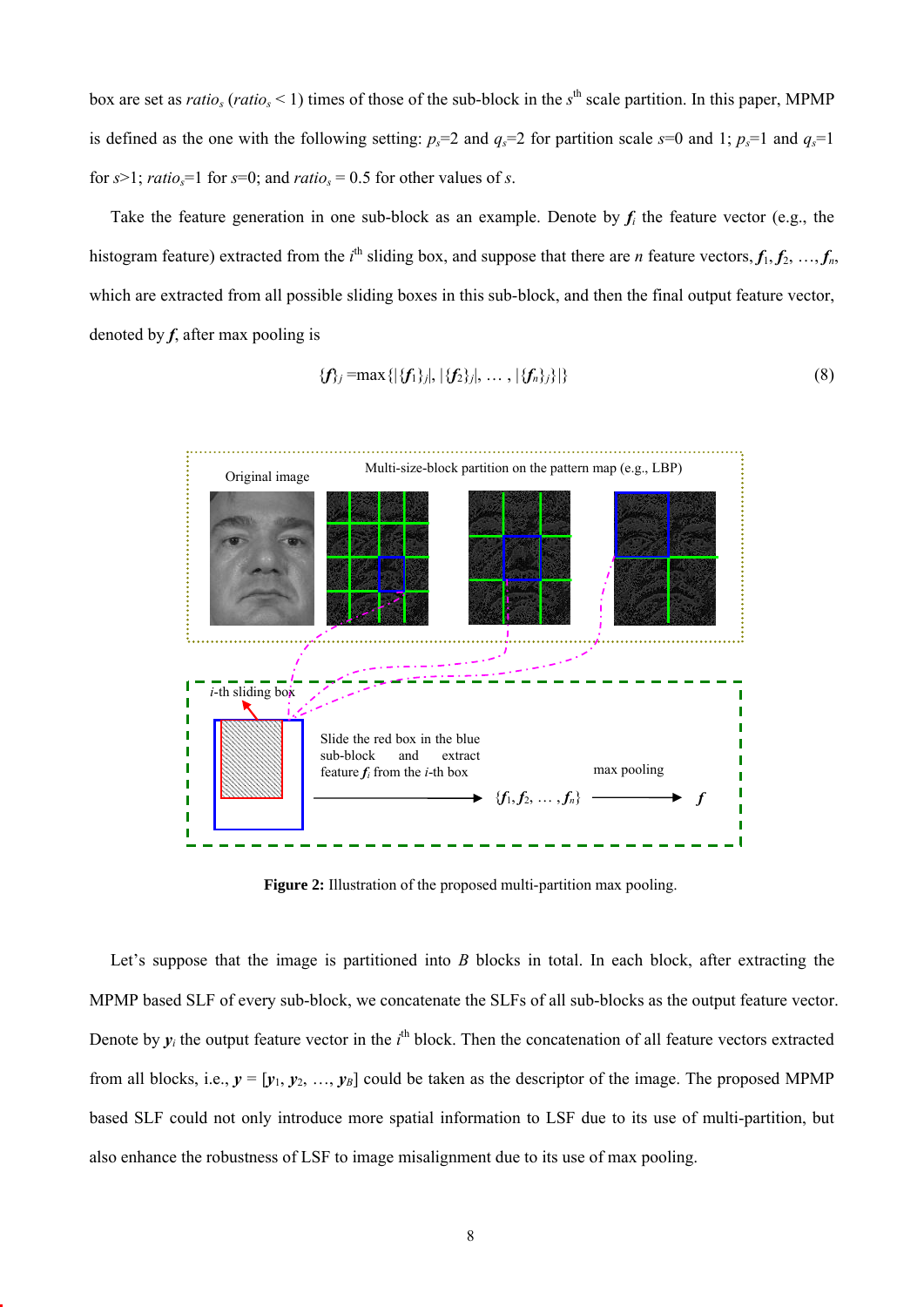#### **3.2. Robust kernel representation**

How to measure the similarity of two features is an important issue in pattern classification. The commonly used classifiers, such as the linear SVM, NN and NS classifiers [19][36-38][51][58], as well as the SRC and CRC classifiers [10][33], often adopt the *l*<sub>2</sub>-norm to measure the distance (i.e., Euclidean distance). Apart from *l*<sub>2</sub>-norm based measurement, kernel methods have become increasingly popular for pattern classification, especially face recognition [4][60]. The kernel trick could map the non-linearly separable features into a high dimensional feature space, in which features of different classes can be more easily separated by linear classifiers. From the view of kernel representation, *l*<sub>2</sub>-norm measurement, which could be regarded as a linear kernel, is effective to solve the linearly separable problem. For SLF, more specifically the local histogram feature, it has been shown that histogram intersection and Chi-square distances are more powerful than *l<sub>2</sub>*-norm distance in classification [26][43-48]. Therefore, more discriminant information embedded in SLF could be exploited if the histogram intersection kernel [34] or Chi-square kernel could be adopted in the *l*<sub>2</sub>-norm distance based classifiers such as SRC and CRC. However, directly applying these kernels to SLF based representation may not be robust to facial occlusions. In this section, we propose a new model, namely robust kernel representation, to improve the robustness of SLF based face representation and classification.

Suppose that there exists a kernel function  $\kappa(\mathbf{v}_j, \mathbf{v}_k) = \langle \phi(\mathbf{v}_j), \phi(\mathbf{v}_k) \rangle$ , where  $\langle \cdot \rangle$  is the inner product operator, and  $\phi : \mathbb{R}^d \to \mathbb{R}^h$  is a feature mapping function, which maps the feature vectors  $v_j$  and  $v_k$  to a higher dimensional feature space. For a matrix  $\mathbf{Z} = \begin{bmatrix} z_1, z_2, \dots, z_q \end{bmatrix} \in \mathbb{R}^{p \times q}$ , we define  $K_{ZZ}$  as a  $q \times q$  matrix with  ${K_{zz}}_{j,k} = \kappa(z_j, z_k)$  and  $K_{zy}$  as a  $q \times 1$  vector with  ${K_{zy}}_j = \kappa(z_j, v)$ . Denote by  $\phi(\mathbf{Z}) = \left[ \phi(z_1), \cdots, \phi(z_a) \right]$ , we could have

$$
K_{zz} = \phi(Z)^T \phi(Z); \quad k_{zv} = \phi(Z)^T \phi(v)
$$
\n(9)

After the MPMP based SLF extraction on the query image, *B* blocks of multiple partitions are obtained, and *B* sub-feature vectors, denoted by  $y_1, y_2, ..., y_B$ , are extracted. Similarly, for each of the training samples, we can extract the sub-feature vectors, and let's denote by  $A_i$  the matrix formed by all the sub-feature vectors of the *i*<sup>th</sup> block from all training samples. Take the *i*<sup>th</sup> block as an example, the kernel representation of  $y_i$ over the matrix *Ai* could be formulated as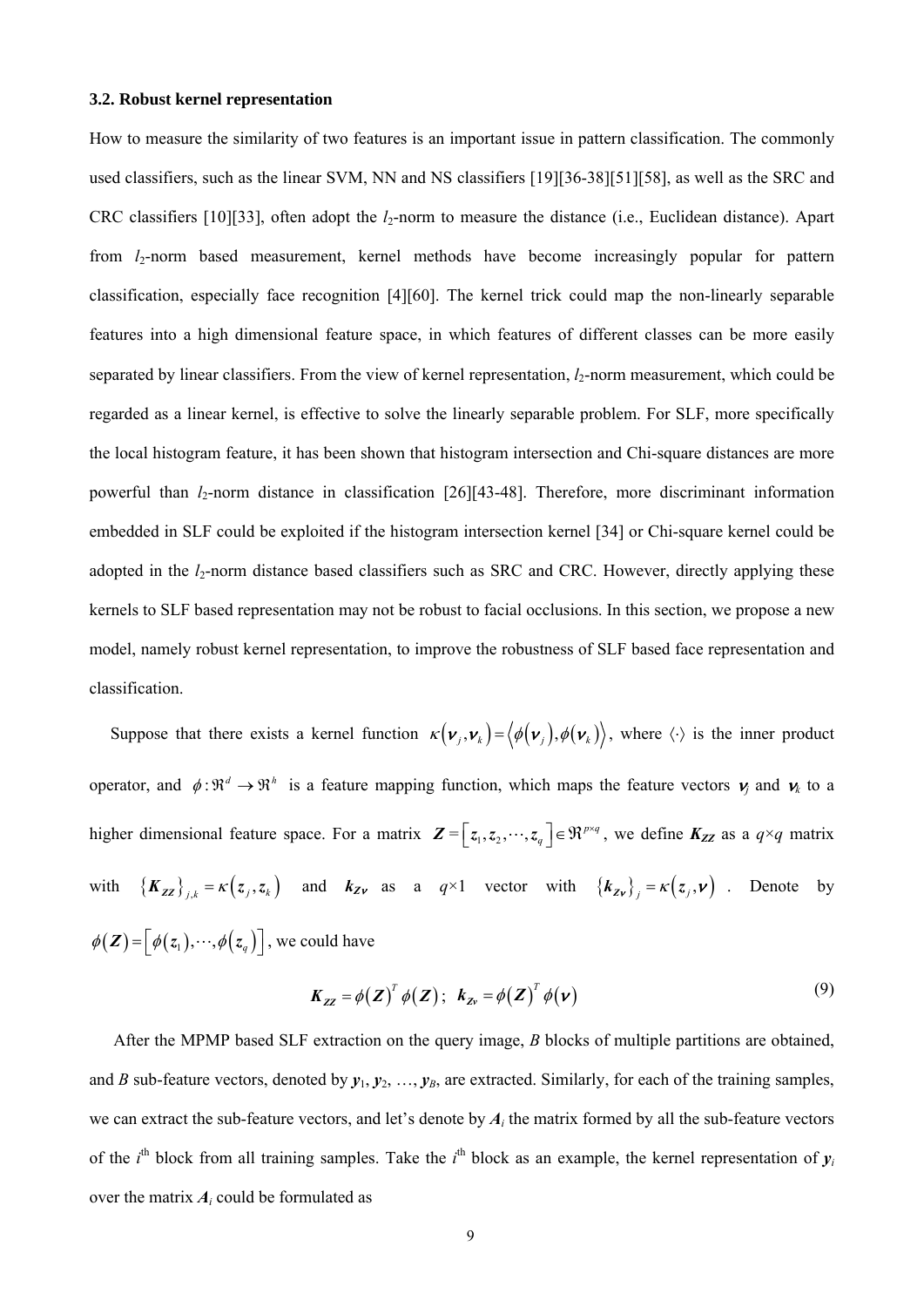$$
\min_{\mathbf{a}} \left\| \phi(\mathbf{y}_i) - \phi(\mathbf{A}_i) \mathbf{\alpha}_i \right\|_2^2 \quad \text{s.t.} \quad \left\| \mathbf{\alpha}_i \right\|_{l_p} \leq \sigma \tag{10}
$$

where  $\alpha_i$  is the coding coefficient vector in the high dimensional feature space mapped by the kernel function  $\phi$ . If we enforce that  $\alpha_i = \alpha_j$  for different blocks *i*≠*j*, i.e., we assume that the different blocks  $y_i$ extracted from the same test sample have the same representation over their associated matrix  $A_i$ , then kernel representation of the query image by combining all the block features could be written as

$$
\min_{\mathbf{a}} \left\| \left[ \phi(\mathbf{y}_1); \phi(\mathbf{y}_2); \cdots; \phi(\mathbf{y}_B) \right] - \left[ \phi(A_1); \phi(A_2); \cdots; \phi(A_B) \right] \mathbf{a} \right\|_2^2 \text{ s.t. } \left\| \mathbf{a} \right\|_{l_p} \leq \sigma
$$
\n(11)

where  $\alpha$  is the coding coefficient vector of the query sample. The above model seeks the regularized representation for a mapped feature under the mapped basis in the high dimensional space.

In the kernel representation model Eq.  $(11)$ , the  $l_2$ -norm is used to measure the representation residual. Such a kernel representation is effective when there are no outliers in the query image. However, in FR the facial occlusion and facial disguises (e.g., sunglasses and scarf) can often appear in the query face image. In such case, the block in which outliers appear will have a big representation residual, reducing the role of clean blocks in the final classification. In short, the representation model in Eq. (11) is very sensitive to outliers [31].

In order to make the kernel representation robust to block occlusion and disguises, we propose to adopt some robust fidelity term in the modeling. Denote by  $e = [e_1, e_2, ..., e_B]$  the representation residual vector, where  $e_i$  is the kernel representation residual of the *i*<sup>th</sup> block, i.e.,  $e_i = \sqrt{\|\phi(\mathbf{y}_i) - \phi(\mathbf{A}_i)\boldsymbol{\alpha}\|_2^2}$ . We assume that  $e_i$  is independent from  $e_i$  if  $i \neq j$  since they represent the representation residuals of different blocks.

The proposed robust kernel representation can then be formulated as

$$
\min_{\mathbf{a}} \rho(\mathbf{e}) \quad \text{s.t.} \quad \|\mathbf{a}\|_{l_p} \leq \sigma \tag{12}
$$

where  $\rho(e) = \sum_{i=1}^{B} \rho(e_i)$  and the cost function  $\rho(\cdot)$  is expected to be insensitive to the outliers in the query sample. Usually, we require that  $\rho(0)$  is the global minimal of  $\rho(x)$  and  $\rho(x_1) > \rho(x_2)$  if  $|x_1| > |x_2|$ . Without loss of generality, we let  $\rho(0)=0$ .

Obviously, if we define the cost as  $\rho(e_i) = (e_i)^2$  (i.e.,  $\rho(e) = ||e||_2^2$ ), the robust kernel representation in Eq. (12) will be reduced to the normal kernel representation in Eq. (11). However, as shown in Fig. 3, this simple setting of  $\rho(x)$  will make the representation very sensitive to outliers because the cost (i.e.,  $\rho(e_i)$ ) of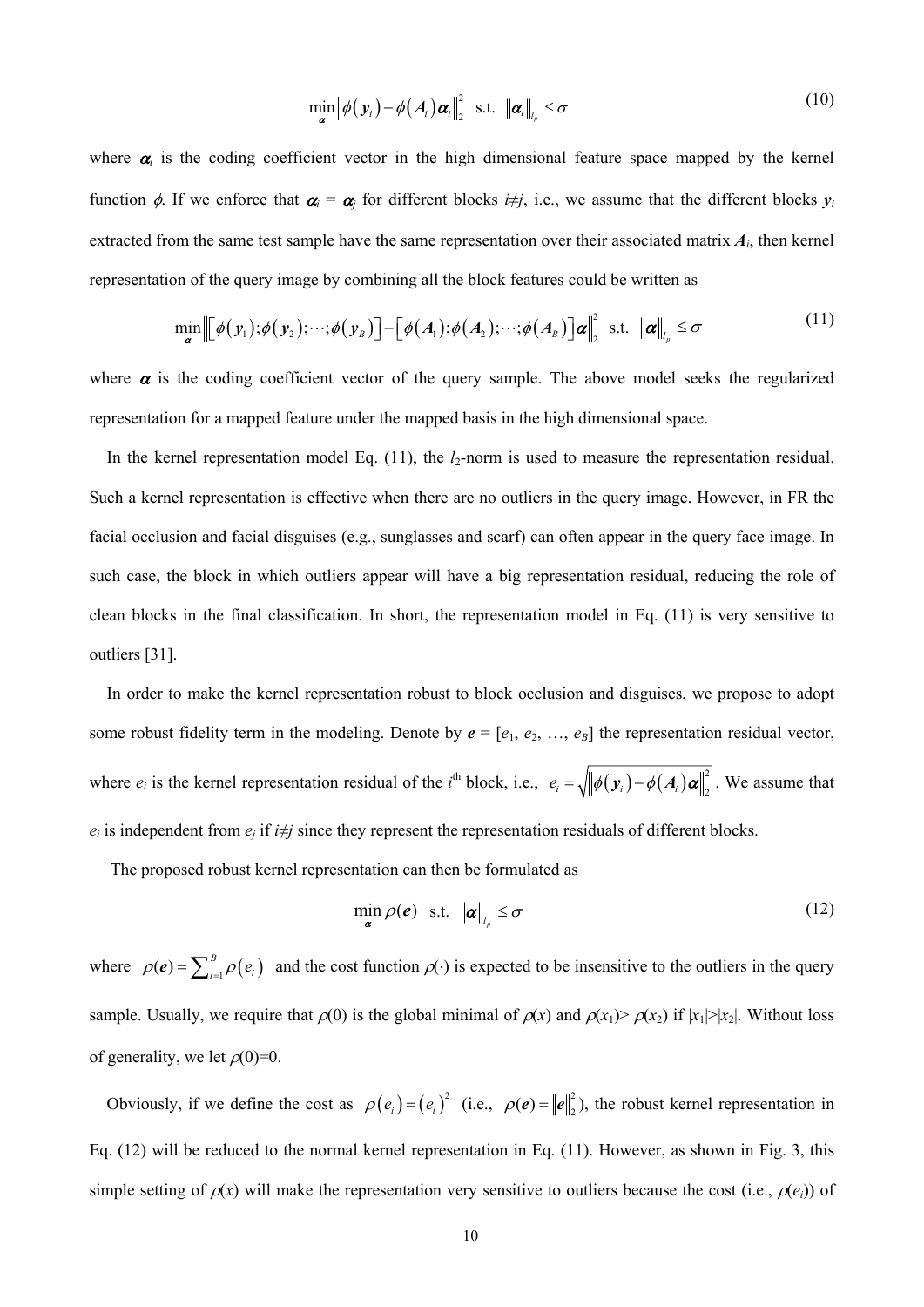those representation residuals corresponding to outliers are often very big. We can also set  $\rho(e_i) = |e_i|$  (i.e.,  $\rho(e) = ||e||_1$ ). As can be seen in Fig. 3,  $\rho(e_i) = |e_i|$  is much less sensitive to outliers than  $\rho(e_i) = (e_i)^2$ since the absolute value of an outlier's representation residual is less significant than its square. However, with  $\rho(e_i) = |e_i|$  Eq. (12) is difficult to solve because  $|e_i|$  is not differentiable, while  $|e_i|$  is not bounded with  $e_i$ , making  $\rho(e_i)$  not robust enough to large outliers. Intuitively, if we can find a function  $\rho(e_i)$  such as the blue curve in Fig. 3, which is differentiable and bounded when |*ei*| is big, then a good instantiation of the robust kernel representation in Eq. (12) can be implemented.



**Figure 3:** Three typical settings of the cost function  $\rho(e_i)$ .

#### **3.3. Solution of the robust kernel representation**

After doing Taylor expansion of  $\rho(e)$  in the neighborhood of  $e_0$ , an approximation of  $\rho(e)$  could be written as

$$
\tilde{\rho}(e) = \frac{1}{2} \left\| W^{1/2} e \right\|_2^2 + b_{e_0}
$$
\n(13)

where  $b_{e_0}$  is a scalar constant determined by  $e_0$ , W is a diagonal matrix and its  $i^{\text{th}}$  diagonal element is  $W_{i,i} = \omega(e_{0,i}) = \rho'(e_{0,i})/e_{0,i}$ ,  $\rho'$  is the derivative of  $\rho$ , and  $e_{0,i}$  is the *i*<sup>th</sup> element of  $e_0$ . According to the property (i.e.,  $\rho(x_1) > \rho(x_2)$  if  $|x_1| > |x_2|$ ) of  $\rho$ , we could see that  $W_{i,i}$  is a positive scalar. Clearly,  $\omega(\cdot)$  can be viewed as a weight function applied to *e*. A good weight function should be robust to outliers, i.e.,  $\alpha(e_i)$  has big value when |*ei*| is small (e.g., blocks without outliers), and small value when |*ei*| is big (e.g., blocks with outliers). The widely used logistic function can be chosen as the weight function: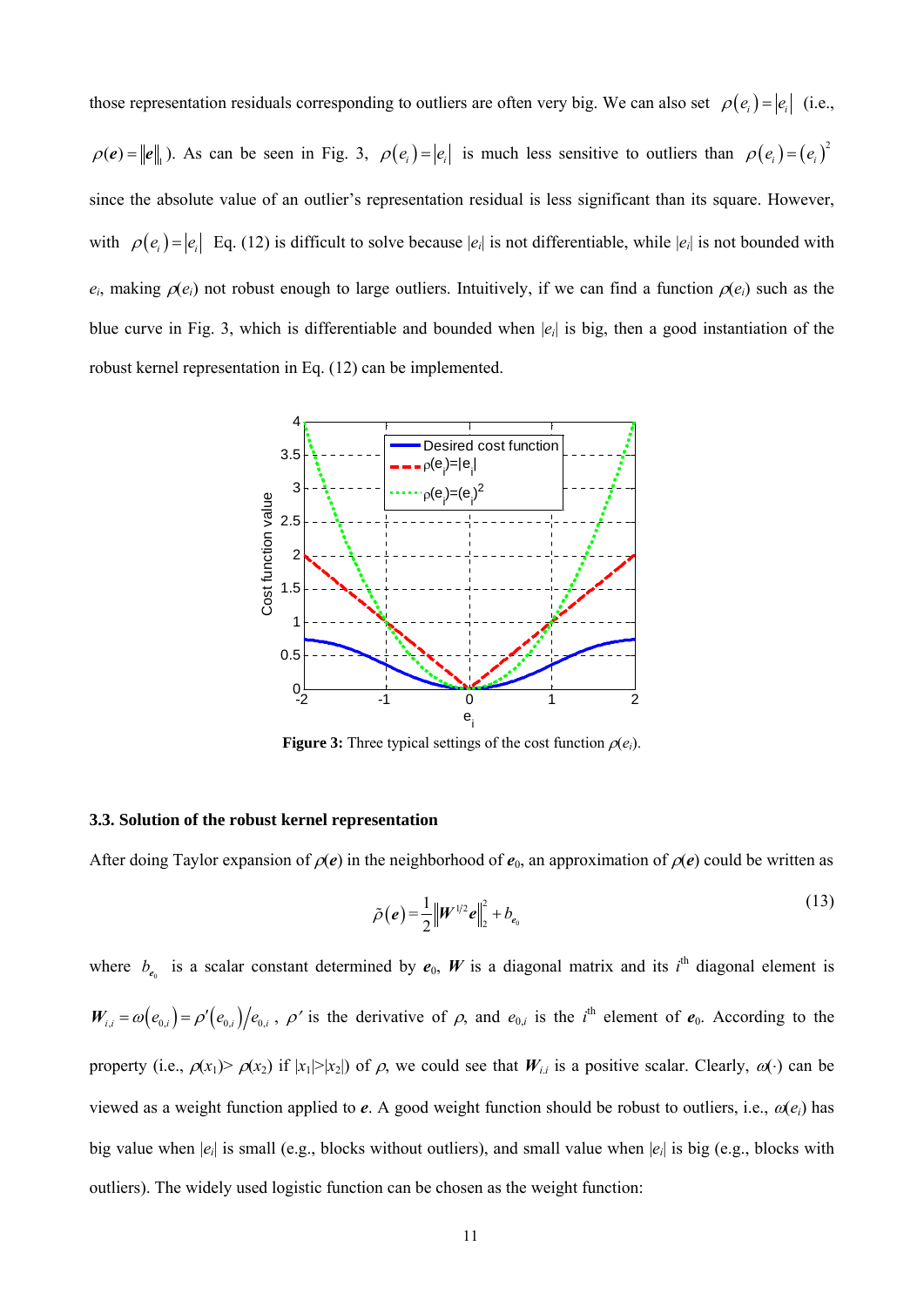$$
\omega(e_i) = 1/(1 + \exp(\mu e_i^2 - \mu \delta))
$$
\n(14)

The above weight function could effectively assign the outliers with big representation residual low weights, and assign inliers with small representation residual high weights (here the weight value is normalized to the range of [0, 1]). It should be noted that the weight values of each testing sample are estimated online, and there is not a training phase of them. The corresponding cost function  $\rho$  to the weight function in Eq. (14) will be differentiable and bounded, as the blue curve shown in Fig. 3.

With the above development, the original robust kernel representation in Eq. (12) could be approximated by

$$
\min_{\mathbf{\alpha}} \left\| \mathbf{W}^{1/2} \mathbf{e} \right\|_{2}^{2} \text{ s.t. } \left\| \mathbf{\alpha} \right\|_{l_{p}} \leq \sigma \tag{15}
$$

After some derivation, Eq. (15) could be rewritten as

$$
\min_{\mathbf{a}} \sum_{i=1}^{B} \omega_{i} \left\| \phi(\mathbf{y}_{i}) - \phi(\mathbf{A}_{i}) \mathbf{\alpha} \right\|_{2}^{2} \quad \text{s.t.} \quad \left\| \mathbf{\alpha} \right\|_{l_{p}} \leq \sigma \tag{16}
$$

where  $\omega_i$  is computed by Eq. (14) with  $e_i = \sqrt{\|\phi(\mathbf{y}_i) - \phi(\mathbf{A}_i)\boldsymbol{\alpha}_0\|_2^2}$ , and  $\boldsymbol{\alpha}_0$  is an known coding coefficient vector. Here  $\mu$  and  $\delta$  are scalar parameters, which could be set as a constant value or automatically updated.  $\mu\delta$  is usually set as 8 to make the weight close to 1 when  $e_i=0$ ,  $\delta$  is set as the  $\lfloor \tau B \rfloor$  largest elements of the set  $\{e_i^2 \mid i=1,\ldots,B\}$ , where  $\lfloor \tau B \rfloor$  outputs the largest integer smaller than  $\tau B$ , and  $\tau$  is discussed in the section 4.1.

With the defined kernel matrix  $K_{ZZ}$  and kernel vector  $k_{Zv}$  in Eq. (9), Eq. (16) could be re-written as

$$
\hat{\boldsymbol{\alpha}} = \arg \min_{\boldsymbol{\alpha}} \sum_{i=1}^{B} \omega_{i} k\left(\mathbf{y}_{i}, \mathbf{y}_{i}\right) + \boldsymbol{\alpha}^{T} \sum_{i=1}^{B} \omega_{i} \mathbf{K}_{A_{i} A_{i}} \boldsymbol{\alpha} - 2 \boldsymbol{\alpha}^{T} \sum_{i=1}^{B} \omega_{i} \mathbf{k}_{A_{i} y_{i}} \quad \text{s.t.} \quad \|\boldsymbol{\alpha}\|_{l_{p}} \leq \sigma \tag{17}
$$

From Eq. (17) we can see that the weighted-sum kernel terms, including  $\sum_{i=1}^{B} \omega_i k(y_i, y_i)$ ,  $\sum_{i=1}^{B} \omega_i K_{A_i A_i}$ , and  $\sum_{i=1}^{B} \omega_i \mathbf{k}_{A_i y_i}$ , could exploit the discrimination information in the mapped higher dimensional feature space; at the same time, the weight  $\omega_i$  can effectively remove the outliers' effect on computing the coding vector. The coding vector  $\alpha$  is regularized by  $l_p$ -norm. In this paper, we discuss two important cases:  $p=1$  for sparse regularization and  $p=2$  for non-sparse regularization. When  $p=1$ ,  $l_1$ -norm minimization methods such as the efficient feature-sign search algorithm [40] could be used to solve the sparse coding problem of Eq. (17). When *p*=2, a closed-form solution of Eq. (17) could be derived as  $\hat{\alpha} = \left( \sum_{i=1}^{B} \omega_i \mathbf{K}_{A_i A_i} + \lambda \mathbf{I} \right)^{-1} \sum_{i=1}^{B} \omega_i \mathbf{k}_{A_i y_i}$ , where  $\lambda$  is the Lagrange multiplier.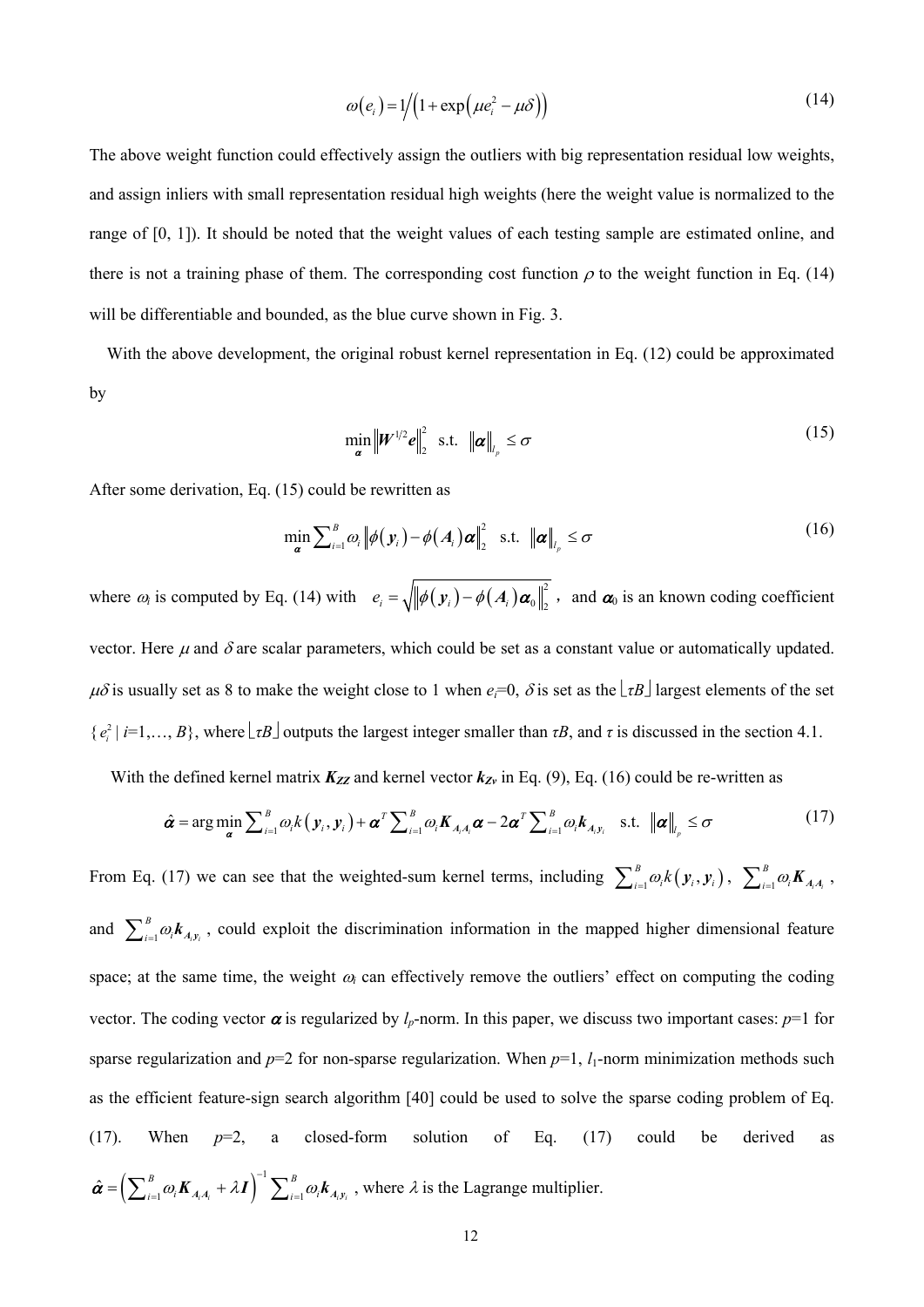Because the approximation of  $\tilde{\rho}(e)$  (i.e., Eq. (13)) is the Taylor expansion of  $\rho(e)$  in the neighborhood of  $e_0$ , the solving of robust kernel representation (Eq. (12)) is an iterative and alternative process: the weight value (i.e.,  $\omega_i$  in Eq. (17)) is estimated via Eq. (14) with known coding coefficient, and then the coding coefficient is computed via Eq. (17) with known weight value. After getting the solution  $\hat{\alpha}$  after some iterations, the classification of the query sample is done via

$$
identity(\mathbf{y}) = \min_{j} \left\{ \sum_{i=1}^{B} \omega_{i} \varepsilon_{i,j} \right\}
$$
 (18)

where  $\varepsilon_{i,j} = \left\| \phi(\mathbf{y}_i) - \phi(A_{i,j}) \hat{\boldsymbol{\alpha}}_j \right\|_2^2$  is the *i*<sup>th</sup>-block kernel representation residual associated with the *j*<sup>th</sup> class,  $A_i = [A_{i,1}, A_{i,2}, \cdots, A_{i,c}]$  with  $A_{i,j}$  being the sub-matrix of  $A_i$  associated with the  $j^{\text{th}}$  class, and  $\hat{\boldsymbol{\alpha}} = [\hat{\boldsymbol{\alpha}}_1; \hat{\boldsymbol{\alpha}}_2; \cdots; \hat{\boldsymbol{\alpha}}_c]$  with  $\hat{\boldsymbol{\alpha}}_j$  being the representation coefficient vector associated with the *j*<sup>th</sup> class. From Eq. (18) it can be seen that the classification criteria is based on a weight sum of kernel representation residuals, which utilizes both the discrimination power of kernel representation in high dimensional feature space and the insensitiveness of robust representation to outliers. In addition, the kernel representation residual,  $\varepsilon_{i,j}$ , could be rewritten as  $\varepsilon_{i,j} = k(\mathbf{y}_i, \mathbf{y}_i) + \hat{\boldsymbol{\alpha}}_j^T \boldsymbol{K}_{A_{i,j}A_{i,j}} \hat{\boldsymbol{\alpha}}_j - 2\hat{\boldsymbol{\alpha}}_j^T \boldsymbol{k}_{A_{i,j}y_i}$ .

#### **3.4 The algorithm**

The whole algorithm of the proposed statistical local feature based robust kernel representation (SLF-RKR) is summarized in Table 1. It includes three steps. The first step extracts the SLF using the proposed MPMP. The second step performs robust kernel representation, and the last step performs classification. Given the feature type (e.g., histogram of LBP) and the partition parameters of MPMP (e.g., *S*, *ratio<sub>s</sub>*,  $P_s$  and  $Q_s$ ), the algorithm of SLF-RKR could be run. The second step is an iterative process. By experiments, we found that this process converges fast. For instance, when there is no occlusion, only 2 or 3 iterations are needed, and when there is occlusion in the query image, about 10 iterations can lead to a good solution. We denote by SLF-RKR  $l_1$  and SLF-RKR  $l_2$  the implementations of SLF-RKR model with  $l_1$ -norm regularization and  $l_2$ norm regularization, respectively.

The time complexity of SLF-RKR mainly lies in MPMP based SLF extraction and solving the robust kernel representation. According to the characteristics of histogram feature, we can adopt the integral image method [53] to speed up MPMP based SLF extraction. For each pixel in a sub-block, only 2 additions are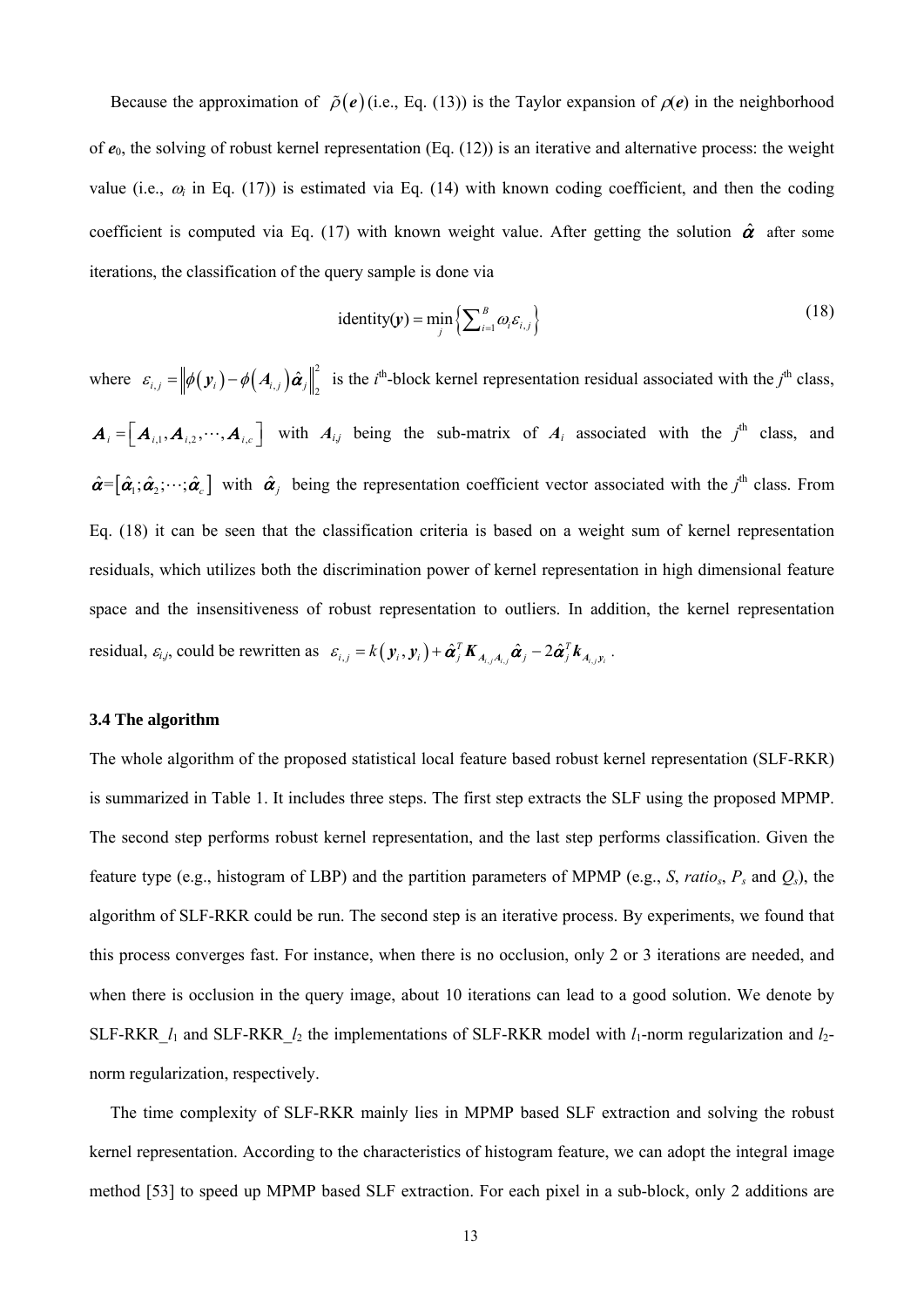needed in computing integral image and 3 additions are needed in computing histogram bin value. So the computing of each histogram bin for this sub-block needs *3hw*(1-*ratio*) 2 additions and 1 max operation, where *h* and *w* are the height and width of the sub-block, and *ratio* is the parameter of the sliding box. For the robust kernel representation, in the case of FR without occlusion, the weight  $\omega_i$  in each block could be fixed as 1. Since the matrix inverse in the closed-form solution (i.e.,  $\hat{\boldsymbol{\alpha}} = \left(\sum_{i=1}^{B} \omega_i \boldsymbol{K}_{A_i A_i} + \lambda \boldsymbol{I} \right)^{-1} \sum_{i=1}^{B} \omega_i \boldsymbol{k}_{A_i y_i}$ ) of SLF-RKR<sub>\_</sub> $l_2$  could be computed offline, SLF-RKR<sub>\_</sub> $l_2$  with  $\omega_i=1$  has time complexity of  $O(n^2)$ , where *n* is the number of training samples. The solution to SLF-RKR  $l_1$  with  $\omega_i=1$  can be obtained by standard sparse coding. The time complexity of  $l_1$ -norm sparse coding with an  $m \times n$  dictionary is about  $O(m^2 n^{1.5})$  [62], while the *l*1-norm minimizers such as the efficient feature-sign search algorithm [40] used in this paper can have a much faster speed in practice. Therefore for FR without occlusion, SLF-RKR  $l_2$  with  $\omega_i=1$  is much faster than SRC [10], while the time complexity of SLF-RKR  $l_1$  with  $\omega_i=1$  is similar to that of SRC [10].

For FR with occlusion or disguise, the weight  $\omega_i$  in each block needs to be updated online. In this case, the time complexity of SLF-RKR<sub>\_</sub> $l_2$  will increase to about *T* times of that of SLF-RKR<sub>\_ $l_2$ </sub> with  $\omega_l = 1$ , where *T* is the total number of iterations to update  $\omega_i$ . For SLF-RKR  $l_1$  with updated weight, the step a) (i.e., weighted kernel representation with  $p=1$ ) is an iterative process itself, and the steps b), c) and d) could be operated in each iteration of step a). Overall, the time complexity of SLF-RKR\_*l*1 with updated weight is almost the same as that of SLF-RKR  $l_1$  with  $\omega_i=1$ , since the former has almost the same solving procedure as the latter with only an additional step to update weight in each iteration. In FR with occlusion/disguise, SRC needs an additional occlusion matrix to code the occlusion, and thus its time complexity is very high.

The running speed of SLF-RKR is very fast. Under the programming environment of Matlab version R2011a in a desktop of 1.86HHz CPU with 2.99G RAM, the running time of SRC (executed by the fast *l*1 norm minimizer such as feature-sign search algorithm [40] or Dual ALM [61]) and SLF-RKR is compared in Table 2. In the experiment of AR database with 7 training samples per class (refer to Section 4.2 for the detailed experimental setting), the average running time of SLF-RKR\_*l*2 and SLF-RKR\_*l*1 is 0.0418 second and 0.1806 second, respectively; while the average running time of SRC is 0.1239 second. In the experiment of Extended Yale B with 50% occlusion (refer to Section 4.4 for the detailed experimental setting), the average running time of SLF-RKR\_*l*2 and SLF-RKR\_*l*1 is 0.8073 second and 0.8439 second, respectively, which are much less than that of SRC (1.8800 seconds).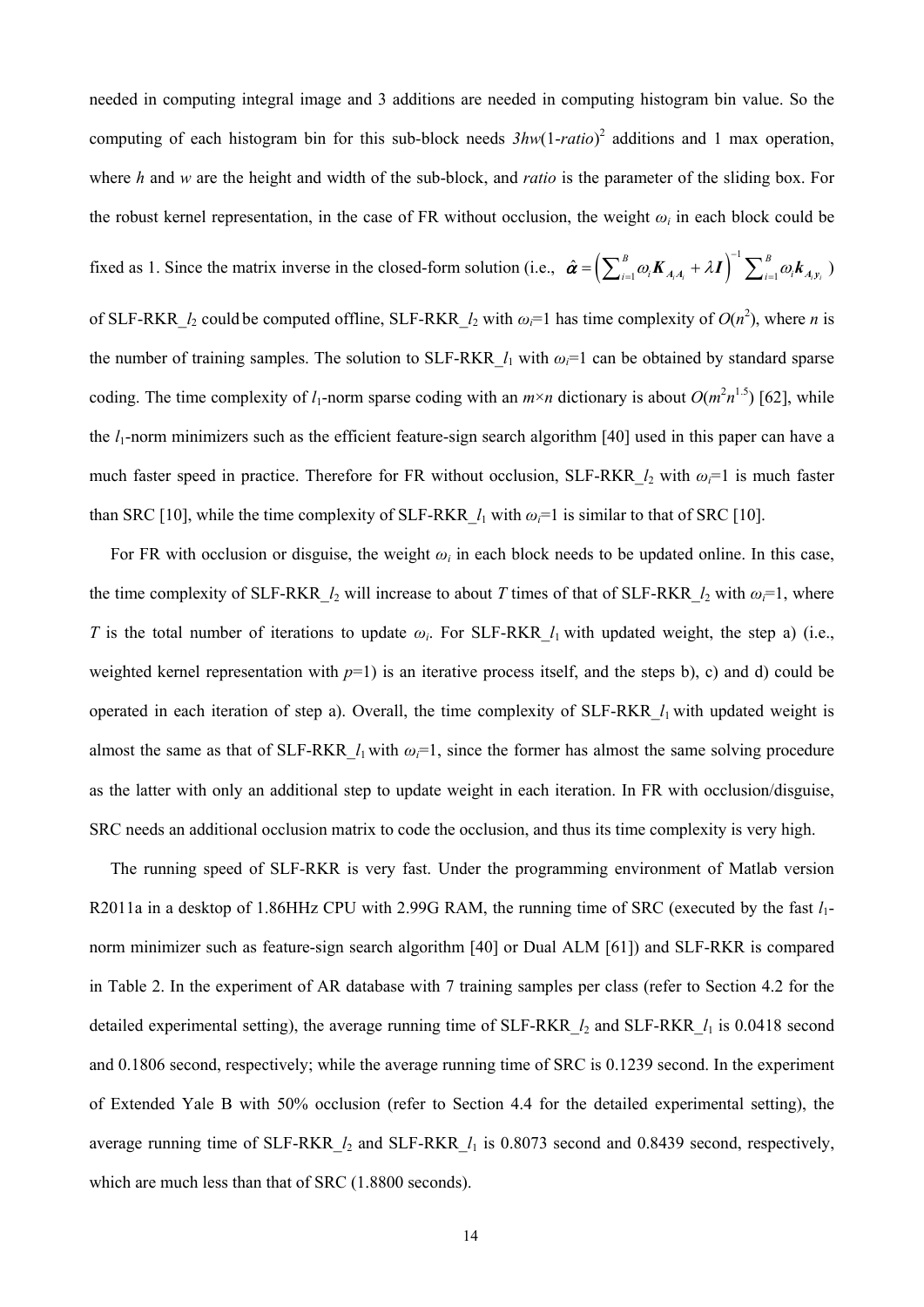#### **Statistical Local Feature based Robust Kernel Representation (SLF-RKR)**

- 1. Extract statistical local features via multi-partition max pooling.
- 2. Robust kernel representation:

Initialize the weight in each block as 1:  $\omega_i = 1$ .

*While* not converge, *Do*

*a). Weighted kernel representation:* 

$$
\hat{\boldsymbol{\alpha}} = \arg \min_{\boldsymbol{\alpha}} \sum_{i=1}^{B} \omega_i k(\mathbf{y}_i, \mathbf{y}_i) + \boldsymbol{\alpha}^T \sum_{i=1}^{B} \omega_i \boldsymbol{K}_{A_i A_i} \boldsymbol{\alpha} - 2 \boldsymbol{\alpha}^T \sum_{i=1}^{B} \omega_i \boldsymbol{k}_{A_i y_i} \text{ s.t. } ||\boldsymbol{\alpha}||_{I_p} \leq \sigma
$$

*b). Compute the reconstruction residual in each block:* 

$$
e_i^2 = \left\|\phi(\mathbf{y}_i)-\phi(\mathbf{A}_i)\hat{\boldsymbol{\alpha}}\right\|_2^2 = k(\mathbf{y}_i,\mathbf{y}_i)+\hat{\boldsymbol{\alpha}}^T\mathbf{K}_{\mathbf{A}_i\mathbf{A}_i}\hat{\boldsymbol{\alpha}} - 2\hat{\boldsymbol{\alpha}}^T\mathbf{k}_{\mathbf{A}_i\mathbf{y}_i}
$$

*c). Estimate the weight value as* 

$$
\omega_i = 1/(1 + \exp(\mu e_i^2 - \mu \delta)),
$$

where  $\mu = 8/\delta$ ,  $\delta = \psi_1(e)_{\alpha B}$ ,  $\lfloor \tau B \rfloor$  outputs the largest integer smaller than  $\tau B$ , and  $\psi_1(e)_k$  is the  $k^{\text{th}}$ largest element of the set  $\{e_i^2, j=1,\ldots,B\}$  [31].

*d). Checking convergence condition:* 

$$
\sum_i \left( \omega_i^{(t)} - \omega_i^{(t-1)} \right)^2 / \sum_i \left( \omega_i^{(t-1)} \right)^2 < \gamma,
$$

where *γ* is a small positive scalar and  $\omega_i^{(t)}$  is the weight value of block *i* in iteration *t*.

End *While*

3. Do classification:

identity = 
$$
\min_j \left\{ \sum_{i=1}^B \omega_i k(\mathbf{y}_i, \mathbf{y}_i) + \hat{\boldsymbol{\alpha}}_j^T \sum_{i=1}^B \omega_i \mathbf{K}_{A_{i,j}A_{i,j}} \hat{\boldsymbol{\alpha}}_j - 2 \hat{\boldsymbol{\alpha}}_j^T \sum_{i=1}^B \omega_i \mathbf{k}_{A_{i,j}y_i} \right\}
$$

where  $A_{ij}$  is the sub-matrix of  $A_i$  associated with the  $j^{\text{th}}$  class and  $\hat{\alpha}_j$  is the representation coefficient vector associated with the  $j^{\text{th}}$  class.

**Table 2:** Average running time (second) of SLF-RKR and SRC.

| Method        | AR database | Extended Yale B with 50% occlusion |
|---------------|-------------|------------------------------------|
| $SLF+SRC$     | 0.1239      | 1.8800                             |
| SLF-RKR $l_1$ | 0.1806      | 0.8439                             |
| SLF-RKR $l_2$ | 0.0418      | 0.8073                             |

# **4. Experimental Results**

In this section, we present experimental results on benchmark face databases to illustrate the effectiveness of our method. In section 4.1, we discuss the parameter setting. In section 4.2 we present the experimental results on Extended Yale B [58][20] and AR [21] databases captured in controlled environments. In section 4.3 we demonstrate the robustness of SLF-RKR to pose variation and misalignment. Then in section 4.4, we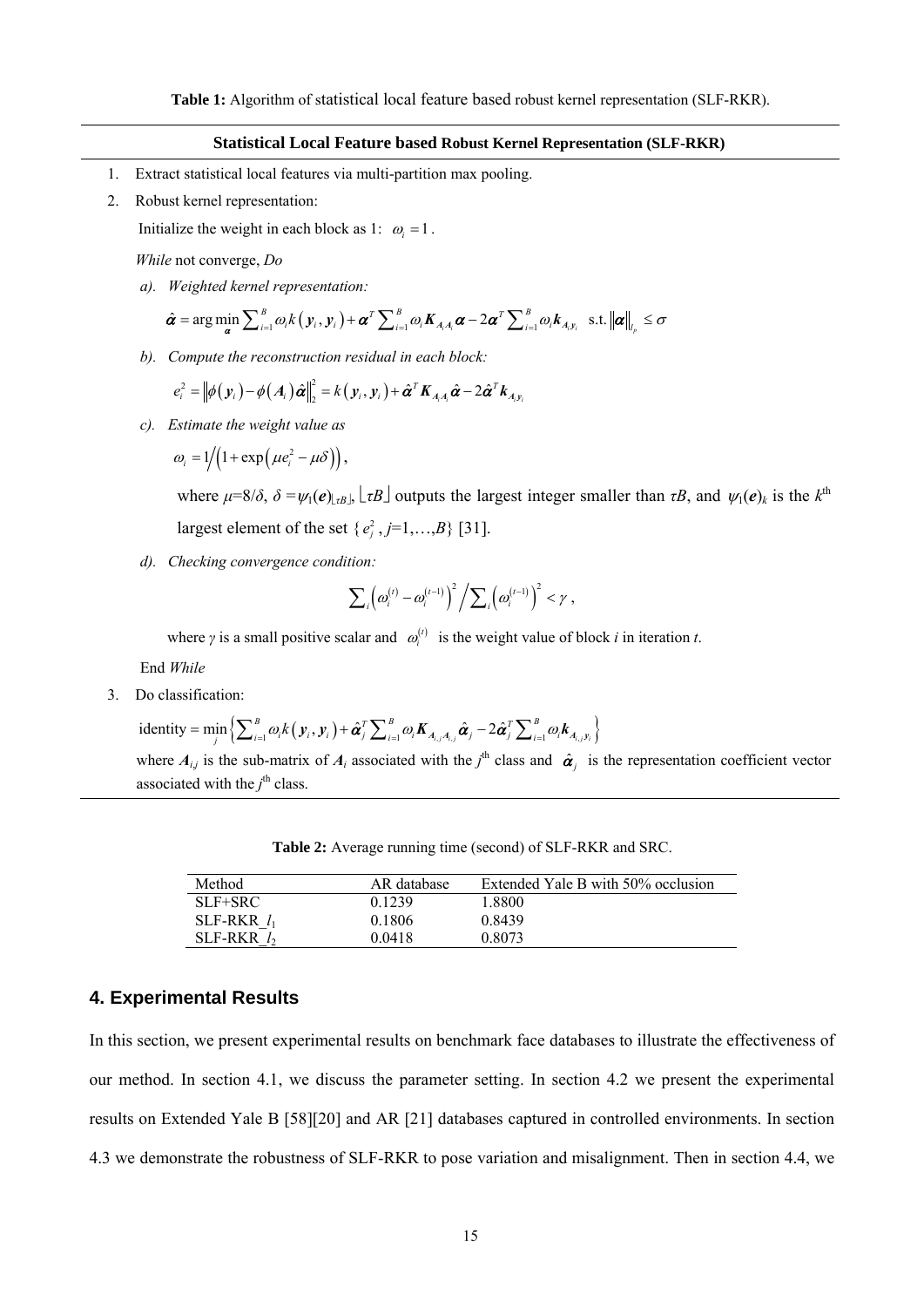test FR against block occlusion and real disguise. Finally, the comprehensive evaluations on large-scale face databases, including FERET [22-23], FRGC [35] and LFW [32], are presented in section 4.5.

# **4.1 Parameter setting**

The proposed SLF-RKR consists of two main procedures: feature extraction and robust kernel representation. If no specific instruction, the parameters of SLF-RKR are set as what shown in Table 3. In feature extraction, the histogram of LBP encoded on the raw image is used as the SLF, and the number of histogram bins for each sub-block is set to 16. In the proposed MPMP based SLF extraction, we set  $S=0$ ,  $P_0=5$ , and  $Q_0=4$  for FR with well aligned images. For FR with registration error (e.g., misalignment and pose), we set *S*=3, and  $(P_s, Q_s) = \{(5, 4), (3, 2), (4, 2), (2, 1)\}\$  for  $s = \{0, 1, 2, 3\}$ . In the procedure of robust kernel representation, the histogram intersection kernel [34] (i.e.,  $\kappa(\mathbf{v}_j, \mathbf{v}_k) = \sum_i \min\{v_{j,l}, v_{k,l}\}\$  with  $v_{j,l}$  and  $v_{k,l}$  the *l*<sup>th</sup> entry of  $\mathbf{v}_j$  and  $v_k$ , respectively) is used as the kernel function. In the online updating of weights, we set  $\tau=0.6$  for FR with occlusion and  $\tau=0.8$  for FR without occlusion. The Lagrange multiplier  $\lambda$  of SLF-RKR  $l_1$  (refer to Eq. (17)) is set as 0.005, while the Lagrange multiplier  $\lambda$  of SLF-RKR  $l_2$  is usually set as a larger value (e.g., 0.1) for  $l_2$ -norm regularization is weaker than  $l_1$ -norm regularization.

**Table 3:** Parameter setting of SLF-RKR.

| Procedure                       |                      | parameter setting                                                                                                  |
|---------------------------------|----------------------|--------------------------------------------------------------------------------------------------------------------|
| Feature<br>extraction           | <b>MPMP</b>          | $P_0=5$ , $Q_0=4$ when S=0;<br>$(P_0,Q_0)=(5,4), (P_1,Q_1)=(3,2),$<br>$(P_2,Q_2)=(4,2), (P_3,Q_3)=(2,1)$ when S=3. |
|                                 | histogram bin number | 16                                                                                                                 |
|                                 | kernel function      | histogram intersection kernel                                                                                      |
| Robust kernel<br>representation | weight update        | $\tau$ =0.6 for occlusion; $\tau$ =0.8 for non-occlusion                                                           |
|                                 | Lagrange multiplier  | $\lambda = 0.005$ (SLF-RKR $l_1$ ); $\lambda = 0.1$ (SLF-RKR $l_2$ )                                               |

#### **4.2 Face recognition on Extended Yale B and AR**

We first evaluate the performance of the proposed algorithm on two representative face image databases captured in controlled environment: Extended Yale B [58][20] and AR [21]. The original SRC with holistic Eigenface feature [10] is used as the baseline method, and we then apply the proposed MPMP based SLF feature to SRC [10], CRC [33], Linear Regression for Classification (LRC) [38], histogram intersection kernel based Support Vector Machine (HISVM) and Nearest Neighbor (NN) with histogram intersection as its similarity measurement, and compare them with SLF-RKR.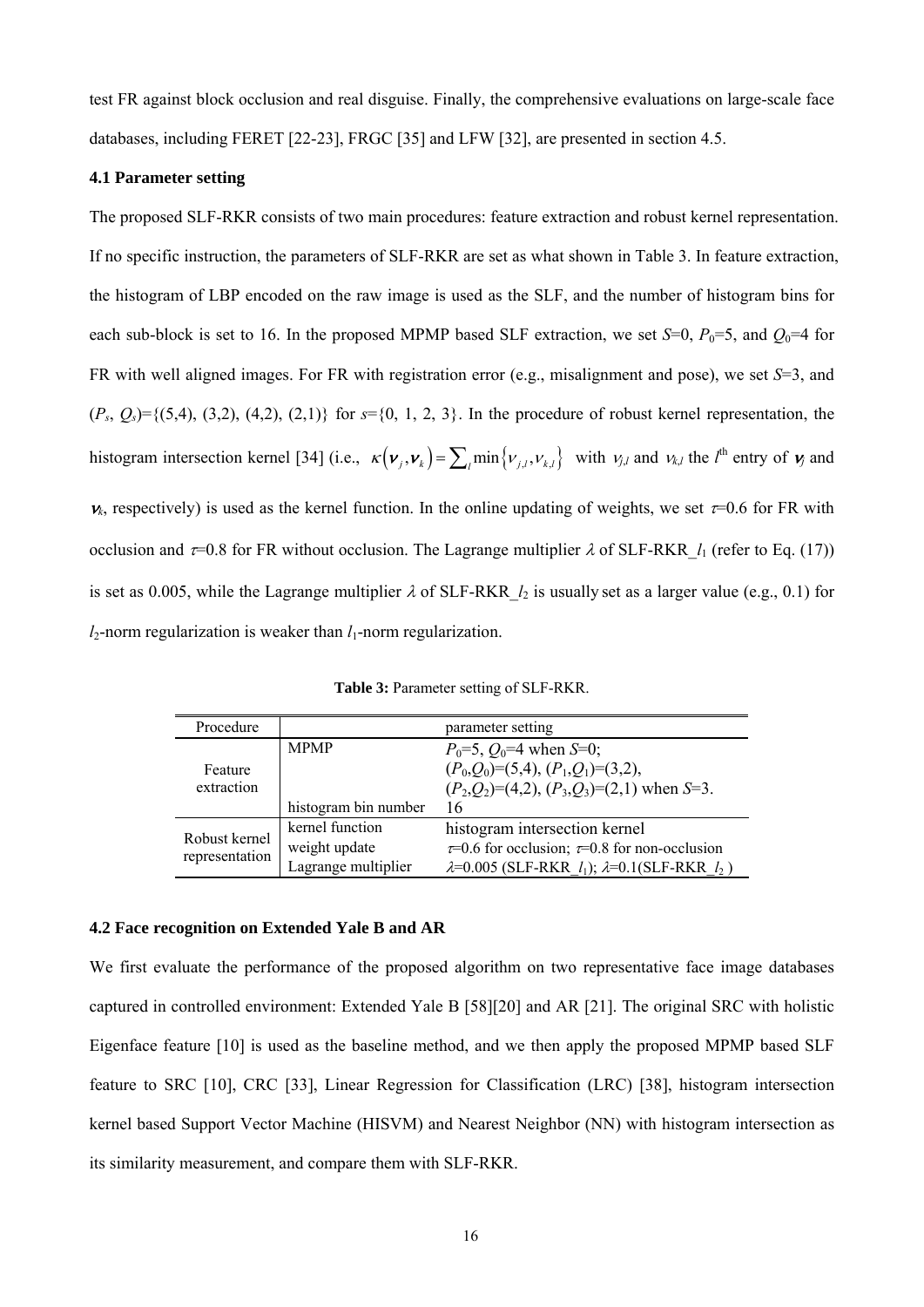1) *Extended Yale B Database:* The Extended Yale B database consists of 2,432 frontal-face images of 38 individuals (each subject has 64 samples), captured under various laboratory-controlled lighting conditions [58][20]. For each subject,  $N_{tr}$  samples are randomly chosen as training samples and 32 of the remaining images are randomly chosen as the testing data. Here the images are normalized to 96×84 and the experiment for each  $N_{tr}$  runs 10 times.

The FR results, including mean recognition accuracy and standard variance, of all the competing methods are listed in Table 4. The proposed SLF-RKR achieves the best performance, with more than 2% improvement over all the others when  $N_r$  is small (e.g., 5, and 10). When 20 training samples are selected, an accuracy of 99.5% is achieved by SLF-RKR. It could also be seen that those methods based on collaborative representation (e.g., SLF-RKR, SLF+CRC, SLF+SRC and original SRC) are more powerful than other kinds of linear representation methods (e.g., SLF+LRC, SLF+NN).

**Table 4:** Face recognition results (%) on Extended Yale B database.

| $N_{tr}$          |                 | 10              | 20              |
|-------------------|-----------------|-----------------|-----------------|
| Original SRC [10] | $80.0 \pm 0.82$ | $91.4 \pm 0.70$ | $97.3 \pm 0.49$ |
| $SLF+NN$          | $59.7 \pm 1.70$ | $76.8 \pm 1.30$ | $89.7 \pm 0.87$ |
| $SLF+LRC$         | $59.0 \pm 1.70$ | $78.9 \pm 1.80$ | $93.3 \pm 0.83$ |
| SLF+HISVM         | $72.0 \pm 2.20$ | $91.6 \pm 0.18$ | $99.0 \pm 0.32$ |
| $SLF+CRC$         | $83.0 \pm 1.90$ | $95.5 \pm 0.88$ | $99.2 \pm 0.32$ |
| $SLF+SRC$         | $82.8 \pm 1.80$ | $95.5 \pm 0.91$ | $99.3 \pm 0.30$ |
| SLF-RKR $l_1$     | $85.6 \pm 1.80$ | $97.4 \pm 0.76$ | $99.5 \pm 0.18$ |
| SLF-RKR $l_2$     | $85.8 \pm 1.80$ | $97.5 \pm 0.73$ | $99.5 \pm 0.18$ |

2) *AR database:* The AR database consists of over 4,000 frontal images from 126 individuals [21]. For each individual, 26 pictures were taken in two separate sessions. As in [10], in the experiment we chose a subset of the dataset consisting of 50 male subjects and 50 female subjects. For each subject, the seven images with illumination change and expressions from Session 1 were used for training, and the other seven images with only illumination change and expression from Session 2 were used for testing. The size of original face image is 83×60. The recognition rates of all the competing methods versus different number training samples are listed in Table 5. In each test we selected the first  $N_{tr}$  training samples as the training data set. We could see that SLF-RKR achieves the highest recognition rates, followed by SLF+SRC and SLF+CRC. In all cases with less than 6 training samples, at least 2% improvement of SLF-RKR over other methods could be achieved. In this experiment, original SRC gets the worst results for that the holistic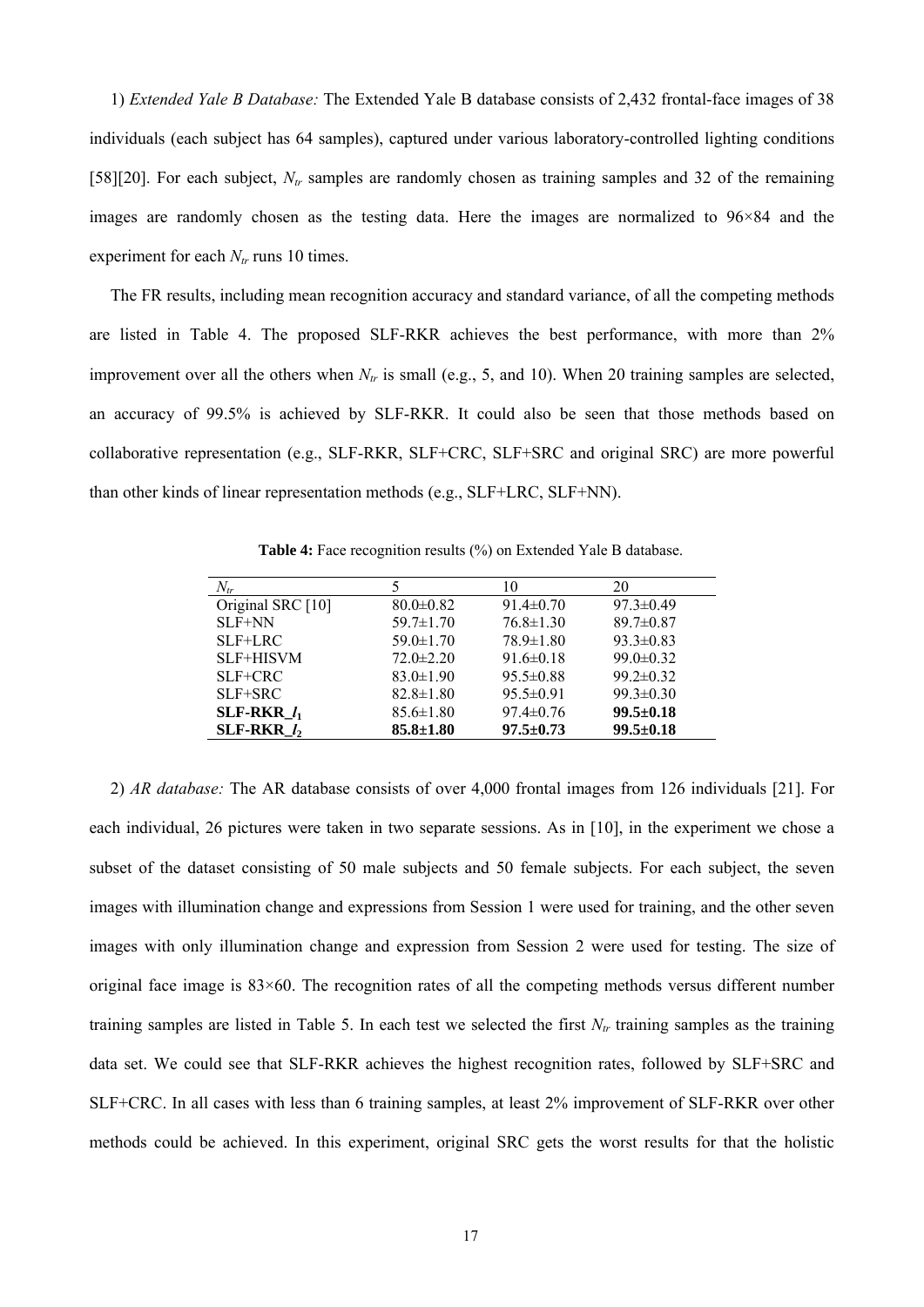features (e.g., Eigenfaces) has much less discrimination information than the statistical local feature (e.g., histogram of LBP) in dealing with variations of expression and time.

| $N_{tr}$          |      |      | 4    |      | 6    |      |
|-------------------|------|------|------|------|------|------|
| Original SRC [10] | 67.0 | 70.1 | 77.9 | 87.4 | 93.7 | 93.1 |
| SLF+NN            | 88.1 | 88.7 | 92.3 | 97.0 | 98.0 | 98.3 |
| SLF+LRC           | 83.3 | 82.7 | 85.0 | 90.0 | 93.7 | 94.3 |
| SLF+HISVM         | 86.7 | 87.0 | 90.6 | 94.1 | 96.6 | 96.6 |
| SLF+CRC           | 87.9 | 87.4 | 88.0 | 93.9 | 98.3 | 98.3 |
| SLF+SRC           | 87.6 | 88.0 | 89.9 | 95.7 | 98.7 | 98.8 |
| SLF-RKR $l_1$     | 90.1 | 91.0 | 92.4 | 97.0 | 99.4 | 99.4 |
| SLF-RKR $l_2$     | 90.6 | 91.1 | 92.0 | 97.4 | 99.4 | 99.4 |

**Table 5:** Face recognition results (%) on the AR database.

Apart from LBP, recently Tzimiropoulos *et al.* [63] utilized image gradient orientation as local feature to perform subspace learning for face recognition. The results in [63] show that image gradient orientation could lead to better performance than LBP. For example, with image gradient orientation feature, the recognition rate could be 95.65% on Extended Yale B by using 5 training samples per subject, while the recognition rate could be 98.66% on AR by using the first 4 training samples of session 1 per subject. From Table 4 and Table 5, we can see that the recognition rate of the proposed SLF-RKR could achieve 99.5% on Extended Yale B and 99.4% on AR by using LBP as its SLF. This clearly shows that the use of robust kernel representation significantly increases the recognition rates. Further improvement could be achieved for SLF-RKR if image gradient orientation is used to design the statistical local feature. In addition, in this experiment the  $l_1$ -norm regularization and  $l_2$ -norm regularization in SLF-RKR lead to little difference in the recognition rates, but the later has much less time complexity.

## **4.3 Robustness to misalignment and pose**

In this section, we test the robustness of the proposed method to local deformation, including image misalignment introduced by face detector and pose variation. Here the number of histogram bin in each subblock is set to 30.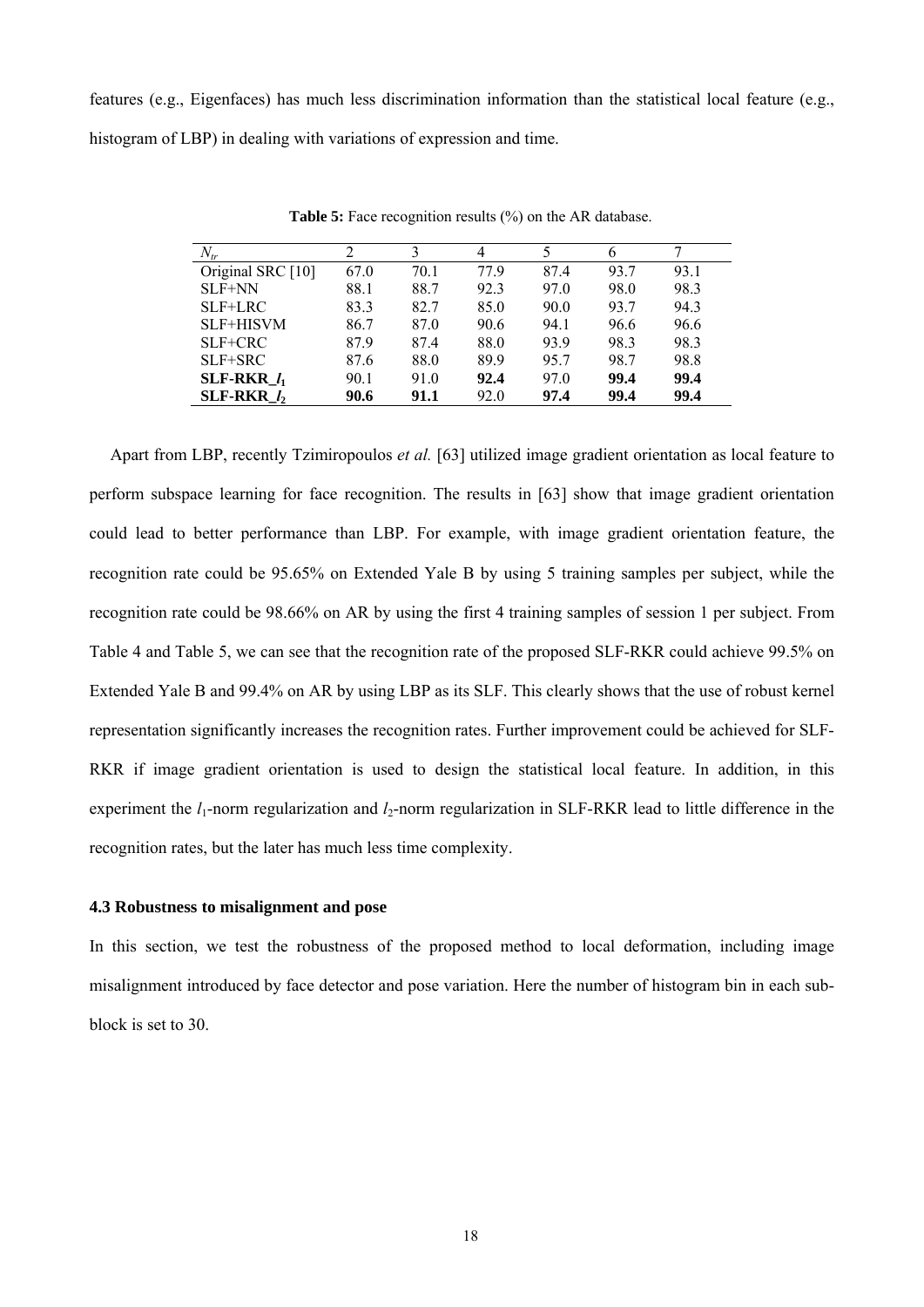| Session          | Session 2  | Session 3  | Session 4  |
|------------------|------------|------------|------------|
| Original SRC     | 33.6       | 36.3       | 35.3       |
| SLF+NN           | 66.0       | 67.0       | 64.7       |
| SLF+LRC          | 60.8       | 60.4       | 58.1       |
| <b>SLF+HISVM</b> | 67.6       | 66.6       | 64.3       |
| SLF+CRC          | 77.1       | 74.7       | 74.0       |
| SLF+SRC          | 80.2       | 77.3       | 77.4       |
| SLF-RKR $l_1$    | 84.5(81.4) | 83.3(80.2) | 82.6(79.0) |
| SLF-RKR $l_2$    | 84.3(79.5) | 82.1(78.4) | 80.8(75.0) |

**Table 6:** Face recognition rates (%) on the MPIE databases with misalignment. The numbers in round brackets show the recognition rates of SLF-RKR without MPMP.

1) *Large-scale Multi-PIE database:* The CMU Multi-PIE database [41] contains images of 337 subjects captured in four sessions with simultaneous variations in pose, expression, and illumination. In the experiments, all the 249 subjects in Session 1 were used. For the training set, we used the 7 frontal images with illuminations  $\{0,1,7,13,14,16,18\}$  and neutral expression. For the testing sets, 10 typical frontal images of even-number illuminations taken with neutral expressions from Session 2 to Session 4 were used. Here the training samples are cropped and normalized to 90×72 based on the coordinates of manually located eye centers; while the testing samples are automatically detected using Viola and Jone's face detector [53] without manual intervention, and thus there are often some misalignments in the testing samples.

Table 6 lists the results of all the competing methods. It can be seen that the proposed SLF-RKR achieves the highest recognition rates, with at least 4%, 5% and 3% improvements than all the other methods in Session 2, Session 3 and Session 4, respectively. The original SRC with Eigenfaces gets the worst recognition rates, much lower than SLF+SRC. This validates that SLF is robust to misalignment to some extent. Collaborative representations (e.g., CRC and SRC) combined with SLF could have about 10% improvements over other kinds of classifiers (e.g., HISVM, LRC and NN). In addition, SLF-RKR\_*l*1 slightly outperforms SLF-RKR\_*l*2 in this experiment. In order to show the effectiveness of MPMP, we also give the recognition rate of SLF-RKR without the step of MPMP in Table 6. One can see that even without MPMP, SLF-RKR\_*l*1 still outperforms SLF+SRC by 1.9% in average, while SLF-RKR\_*l*2 outperforms SLF+CRC by 2.3%. It can also be observed that the improvement introduced by MPMP is over 3% in each session, which clearly show the effectiveness of the proposed MPMP in dealing with misalignment.

2) *FERET pose database:* In this experiment we use the FERET pose dataset [22-23], which includes 1,400 images from 198 subjects (about 7 each). This subset is composed of the images marked with '*ba*', '*bd*', '*be*', '*bf*', '*bg*', '*bj*', and '*bk*'. Some sample images of one person are shown in Fig. 4. Four tests with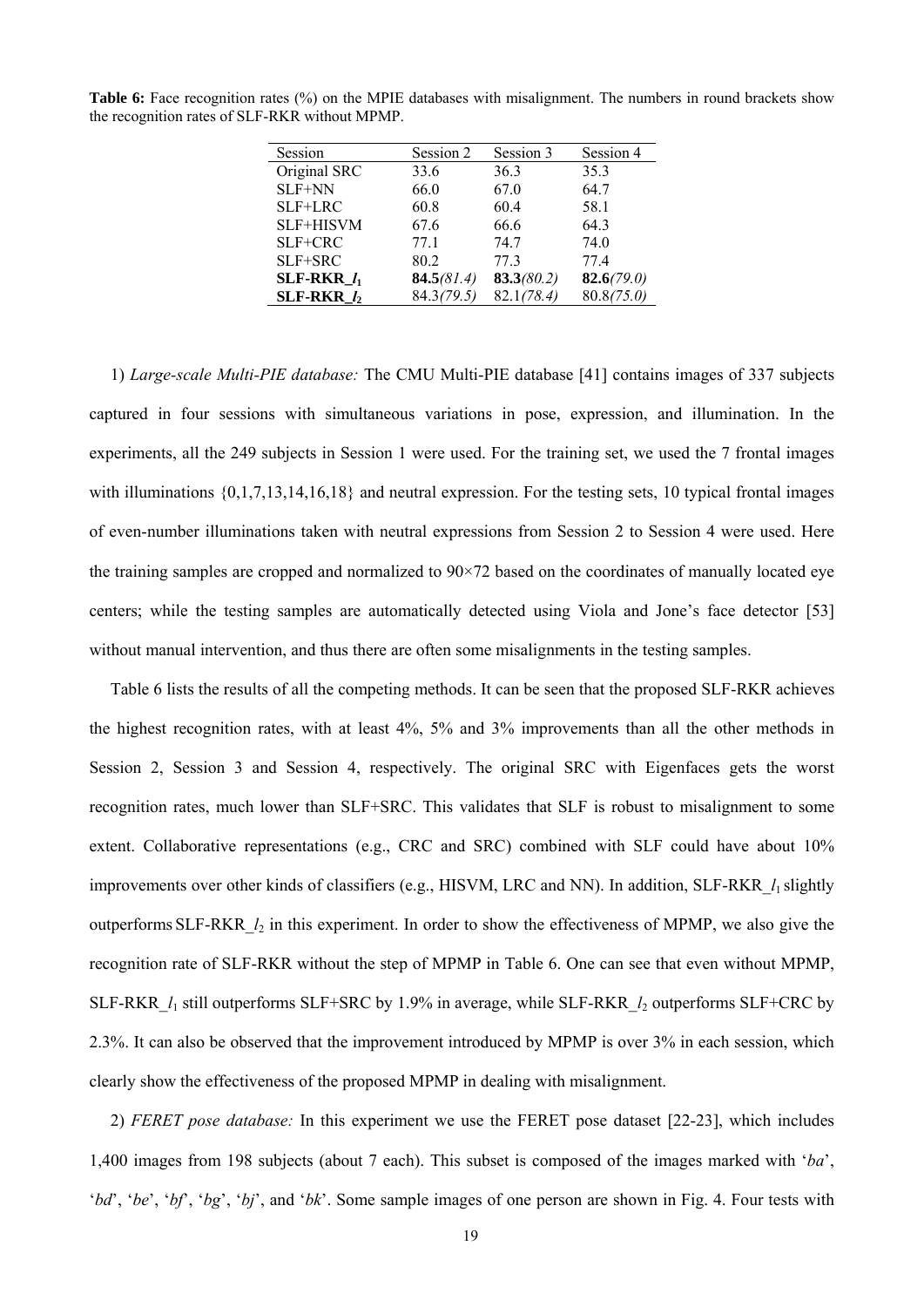different pose angles were performed, with images marked with '*ba*', '*bj*' and '*bk*' as gallery, and the images with ' $bg'$ , ' $bf'$ , ' $be'$  and ' $bd'$  as probes, respectively.

Here the image is cropped and normalized to  $80 \times 80$ . Because the width and height of the face image are equal, we reset the parameters in the MPMP based SLF extraction as follows:  $(P_s, Q_s) = \{(4,4), (2,2), (2,2),$  $(1,1)$  for  $s = \{0, 1, 2, 3\}$ . The experimental results on the tests with different pose variations are listed in (1,1)} for  $s = \{0, 1, 2, 3\}$ . The experimental results on the tests with different pose variations are listed in Table 7. The proposed SLF-RKR significantly outperforms all the methods. In particular, it has at least 6.5 7%, and 17.5% improvement over all the other methods in the testing data with -25 degree, 15 degree and 25 degree pose variations, respectively. The original SRC and SLF+HISVM have the worst performance since Eigenface feature is sensitive to pose variation and HISVM cannot learn pose variation from frontal training set. We also give in Table 7 the results of SLF-RKR without MPMP on all poses. Similar conclusion to that in Multi-PIE could be made, i.e., significant improvements (e.g., over 13% improvement when pose degrees are  $\pm 25^\circ$ ) could be achieved by using MPMP.



**Figure 4:** Some samples of a subject in the pose subset of the FERET database.

**Table 7:** Face recognition rates (%) on the FERET pose subset. The numbers in round brackets show the recognition rates of SLF-RKR without MPMP.

| Pose (degree)    | $-25$      | $-15$      | 15         | 25         |
|------------------|------------|------------|------------|------------|
| Original SRC     | 32.5       | 70.5       | 57.5       | 28.0       |
| SLF+NN           | 48.5       | 94.5       | 88.0       | 36.5       |
| SLF+LRC          | 45.0       | 94.0       | 79.0       | 32.5       |
| <b>SLF+HISVM</b> | 12.5       | 89.0       | 52.5       | 13.5       |
| SLF+CRC          | 34.5       | 99.0       | 82.0       | 35.5       |
| SLF+SRC          | 31.5       | 99.5       | 87.5       | 37.0       |
| SLF-RKR $l_1$    | 55.0(42.0) | 100(99.5)  | 96.0(88.0) | 57.0(39.0) |
| SLF-RKR $l_2$    | 56.5(38.5) | 99.5(99.5) | 95.0(88.0) | 54.5(36.0) |

From the above experiments of FR with misalignment and pose variation, we could conclude that the proposed SLF-RKR could not only increase the discrimination and invariance of local features, but also has powerful classification ability due to the use of robust kernel representation. In addition, we find that SLF-RKR $\mu$ <sup>1</sup> is slightly better than SLF-RKR $\mu$ <sub>2</sub> but with more computational costs.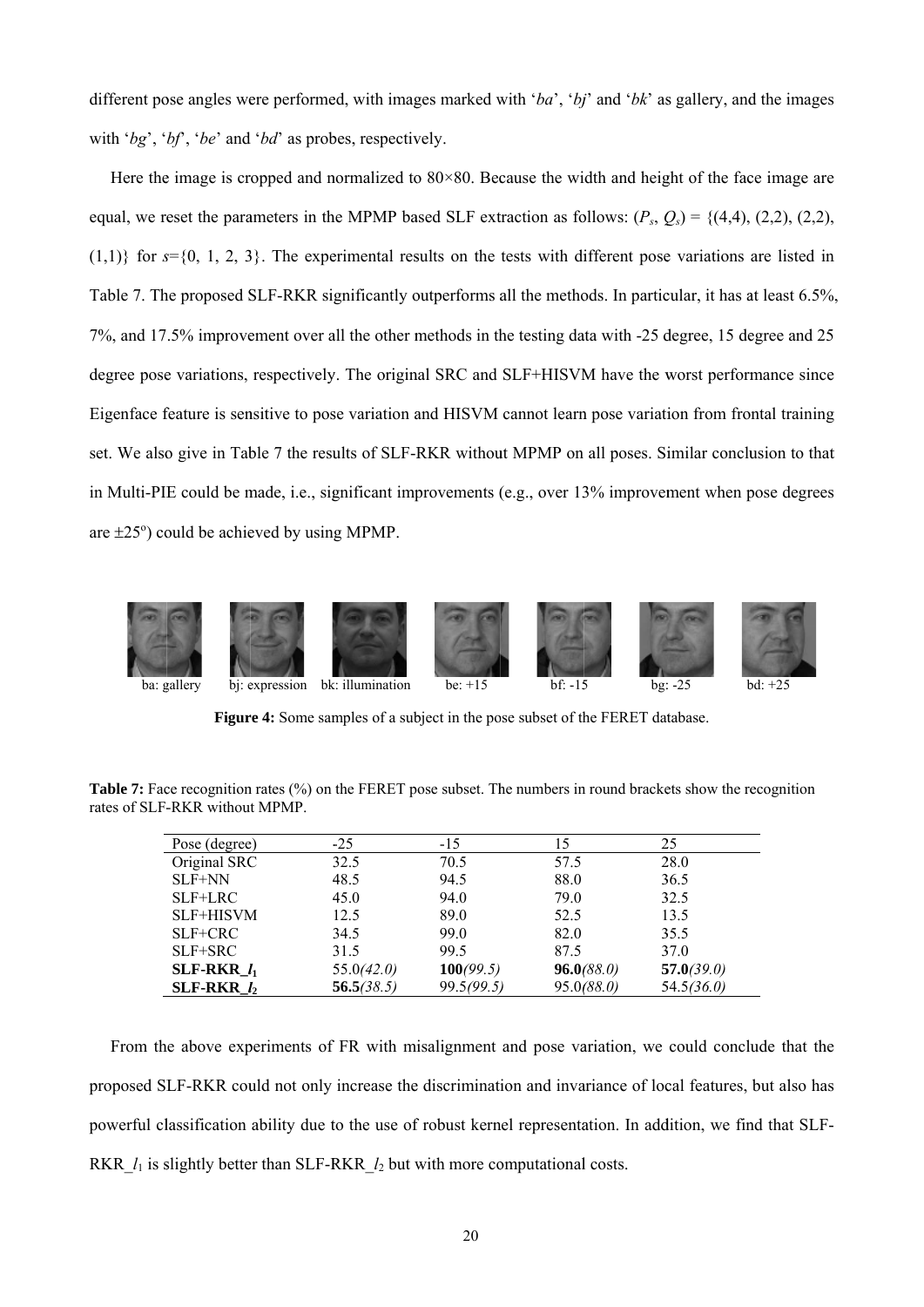#### **4.4 Robustness to occlusion and disguise**

Facial occlusion and disguise are very challenging issues in FR. One interesting property of SRC [10] is its robustness to face occlusions. In this section, we test the performance of SLF-RKR to various occlusions, including block occlusion and real disguise. In SLF-RKR, the robustness to occlusion mainly comes from its iterative reweighed kernel robust representation. In this section the weight  $W$  in each block is automatically updated. The state-of-the-art methods to deal with face occlusion, including the robust version of SRC [10] (i.e., using  $l_1$ -norm to characterize the representation residuals), kernel version of SRC (KSRC) [28] (i.e., using RBF kernel to map the original feature to a higher dimensional feature space), kernel version of CRC (KCRC), and Robust Sparse Coding (RSC) [31], are employed to compare with SLF\_RKR.

1) *FR with random block occlusion:* In the database of Extended Yale B [58][20], we chose Subsets 1 and 2 (717 images, normal-to-moderate lighting conditions) for training, and Subset 3 (453 images, more extreme lighting conditions) for testing. Similar to the settings in [10], we simulate various levels of contiguous occlusion, from 0% to 60%, by replacing a randomly located square block of each testing image with an unrelated image, as illustrated in Fig. 5, where (a) shows a face image with 30% block occlusion and (b) shows a face image with 40% block occlusion. Here the location of occlusion is randomly chosen for each image and is unknown to each algorithm, and the image size is normalized to 96×84.

Table 8 lists the FR results versus various levels of occlusions. Here λ of SLF-RKR\_*l*1 is set as 0.1. From Table 8, we can see that almost all methods could correctly classify all the testing samples when occlusion level is from 0% to 20%. However, when occlusion percentage is larger than 20%, the advantage of SLF-RKR over other methods becomes significant. For instance, when occlusion is 50%, SLF-RKR could achieve at least 94% recognition accuracy, compared to at most 87.4% for other methods. For SLF-RKR\_*l*1, when there is 60% block occlusion, it can still achieve a recognition rate of over 84%. This clearly demonstrates the effectiveness of the proposed SLF-RKR method to deal with face occlusion. In addition, both KCRC and KSRC could get better performance than CRC, but worse performance than SRC and SLF-RKR. This is because the *l*<sub>1</sub>-norm fidelity term of the robust version of SRC can deal with outliers to some extent; however, the RBF kernel is sensitive to signal's outliers.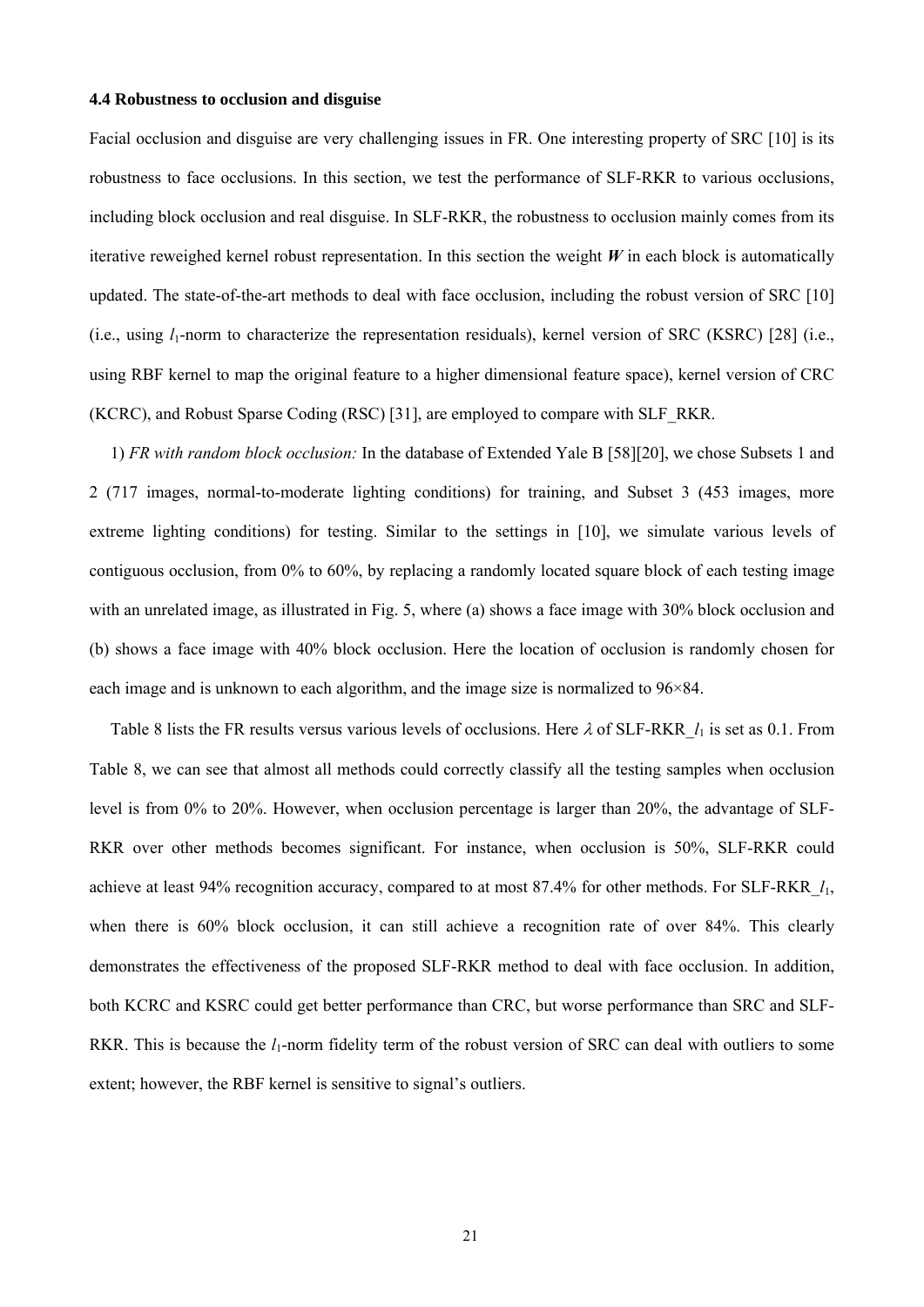

**Figure 5:** The examples of face images with occlusion: (a) 30% block occlusion; (b) 40% block occlusion.

| Occlussion     | $0\%$ | 10%  | 20%        | 30%  | 40%  | 50%  | 60%  |
|----------------|-------|------|------------|------|------|------|------|
| Robust SRC[10] | 100   | 100  | 99.8       | 98.5 | 90.3 | 65.3 | 27.8 |
| RSC [31]       | 100   | 100  | <b>100</b> | 99.8 | 96.9 | 87.4 | 60.8 |
| SLF+NN         | 100   | 100  | <b>100</b> | 98.9 | 96.0 | 85.9 | 57.4 |
| $SLF+LRC$      | 100   | 100  | 98.9       | 96.0 | 89.8 | 69.5 | 35.3 |
| SLF+HISVM      | 100   | 99.6 | 98.7       | 97.8 | 90.3 | 77.5 | 52.3 |
| $SLF+CRC$      | 100   | 99.8 | 98.7       | 93.6 | 85.4 | 61.8 | 33.6 |
| SLF+KCRC       | 100   | 100  | 99.1       | 96.9 | 88.5 | 66.4 | 34.7 |
| $SLF+SRC$      | 100   | 100  | 99.8       | 98.0 | 95.1 | 82.3 | 50.6 |
| SLF+KSRC       | 100   | 99.8 | 98.0       | 94.9 | 88.5 | 67.3 | 36.0 |
| SLF-RKR $l_1$  | 100   | 100  | 99.6       | 99.6 | 99.6 | 96.7 | 84.8 |
| SLF-RKR $l_2$  | 100   | 100  | 99.6       | 99.6 | 98.5 | 94.0 | 77.9 |

**Table 8:** Face recognition rates (%) of different methods under different levels of block occlusion.

2) *FR with disguise:* A subset of 50 males and 50 females are selected from the AR database [21]. For each subject, 7 samples without occlusion from session 1 are used for training, with all the remaining samples with disguises for testing. These testing samples (including 3 samples with sunglass in Session1, 3 samples with sunglass in Session 2, 3 samples with scarf in Session 1 and 3 samples with scarf in Session 2 per subject) not only have disguises, but also have variations of time and illumination. Here the image size is normalized to 83×60. Table 9 lists the FR results on the four test sets with disguise. It can be seen that in the two tests of Session 1, the proposed methods achieve 100% recognition accuracy, much higher than the state-of-the-art results reported in literature, for examples, 83.3% (Sunglass-S1) and 48.7% (Scarf-S1) for original SRC, and 94.7% (Sunglass-S1) and 91.0% (Scarf-S1) for RSC. In the two tests of Session 2, the improvement of SLF-RKR over all the other methods is at least 6%, which clearly shows the superior classification ability of SLF-RKR. The SLF-RKR\_*l*1 is slightly better than SLF-RKR\_*l*2 in the tests of Session 2, which again shows that *l*<sub>1</sub>-norm regularization could introduce more discrimination into the coding coefficients but at the price of speed. For large-scale database, SLF-RKR\_ $l_2$  can be a good candidate to balance the recognition accuracy and running speed. In addition, like in the experiments of FR with block occlusion, one can see that KCRC and KSRC have lower recognition rates than SLF-RKR and SRC since the standard RBF kernel is not robust to outliers.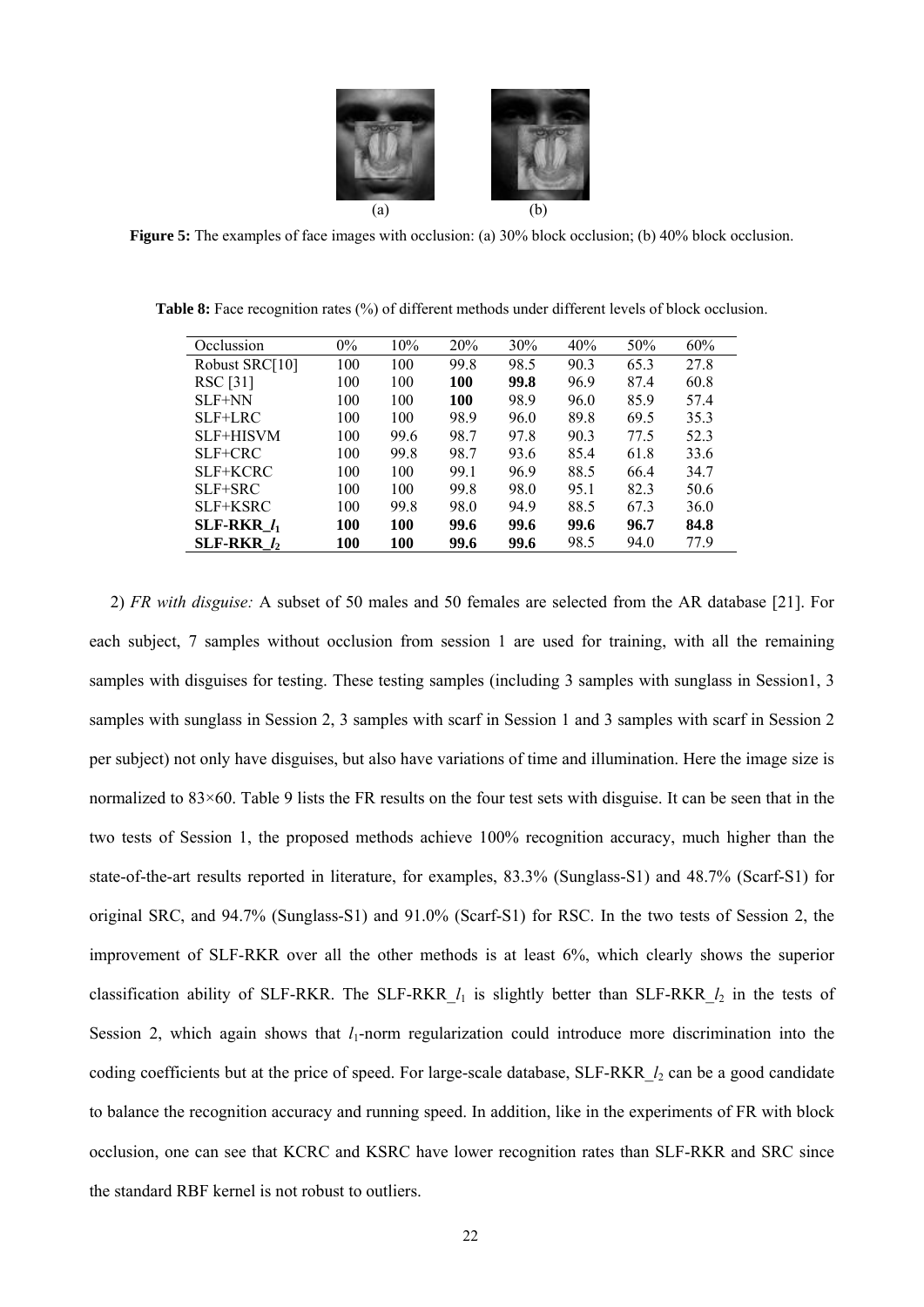|                 | Sunglass-S1 | Scarf-S1   | Sunglass-S2 | Scarf-S2 |
|-----------------|-------------|------------|-------------|----------|
| Robust SRC [10] | 83.3        | 48.7       | 49.0        | 29.0     |
| RSC [31]        | 94.7        | 91.0       | 80.3        | 72.7     |
| SLF+NN          | 98.7        | 98.0       | 82.3        | 88.7     |
| $SLF+LRC$       | 96.7        | 92.0       | 68.7        | 68.7     |
| SLF+HISVM       | 97.0        | 95.7       | 70.3        | 78.7     |
| SLF+CRC         | 99.7        | 98.7       | 80.3        | 86.7     |
| SLF+KCRC        | 100         | 98.3       | 82.7        | 88.0     |
| SLF+SRC         | 100         | 99.0       | 85.0        | 90.7     |
| SLF+KSRC        | 100         | 98.3       | 84.0        | 86.7     |
| SLF-RKR $l_1$   | 100         | <b>100</b> | 93.0        | 97.6     |
| SLF-RKR $l_2$   | 100         | 100        | 91.3        | 96.0     |

**Table 9:** Face recognition rates (%) on the challenging datasets with real disguise.

## **4.5 Face recognition on large-scale face database**

Finally, we verify the performance of SLF-RKR on three large scale face databases: FERET [22-23], FRGC [35] and LFW [32]. To demonstrate the effectiveness of SLF-RKR, we also report the results of KSRC and KCRC with RBF kernel. Considering that SLF-RKR\_*l*2 has similar recognition accuracy to SLF-RKR\_*l*1 but has much lower time complexity, in this section we only report the results of SLF-RKR  $l_2$ . We update the weight of SLF-RKR  $l_2$  and set the number of histogram bin in each sub-block as 30.

1) *FERET database:* The FERET database [22-23] is often used to validate an algorithm's effectiveness because it contains many kinds of image variations. By taking Fa subset as a gallery, the probe subsets Fb and Fc were captured with expression and illumination variations (the images in Fc were captured by a different camera). Especially, Dup1 and Dup2 consist of images that were taken at different times. For some people, more than two years elapsed between the gallery set and Dup1 or Dup2 set.

The image size is normalized to  $150 \times 130$ . Table 10 lists the FR results of competing methods. Because each subject in the gallery set has only one training sample, the LRC is equivalent to NN so that we only report the result of NN classifier. The proposed SLF-RKR\_*l*2 achieves the best performance in all tests. Especially, it achieves much higher performance than the competitors on Dup 1 and Dup 2. The proposed RKR has 7.5% and 5.1% average improvement over CRC and SRC, respectively. Standard kernel (e.g., RBF) could improve the performance of CRC and SRC, but still 6.1% and 3.5% lower than SLF-RKR  $l_2$  in average. It is also interesting that the collaborative representation based classifiers (e.g., SRC, CRC, KSRC, KCRC, and RKR) still have much higher recognition rates than NN and HISVM in the case that each subject has only one training sample.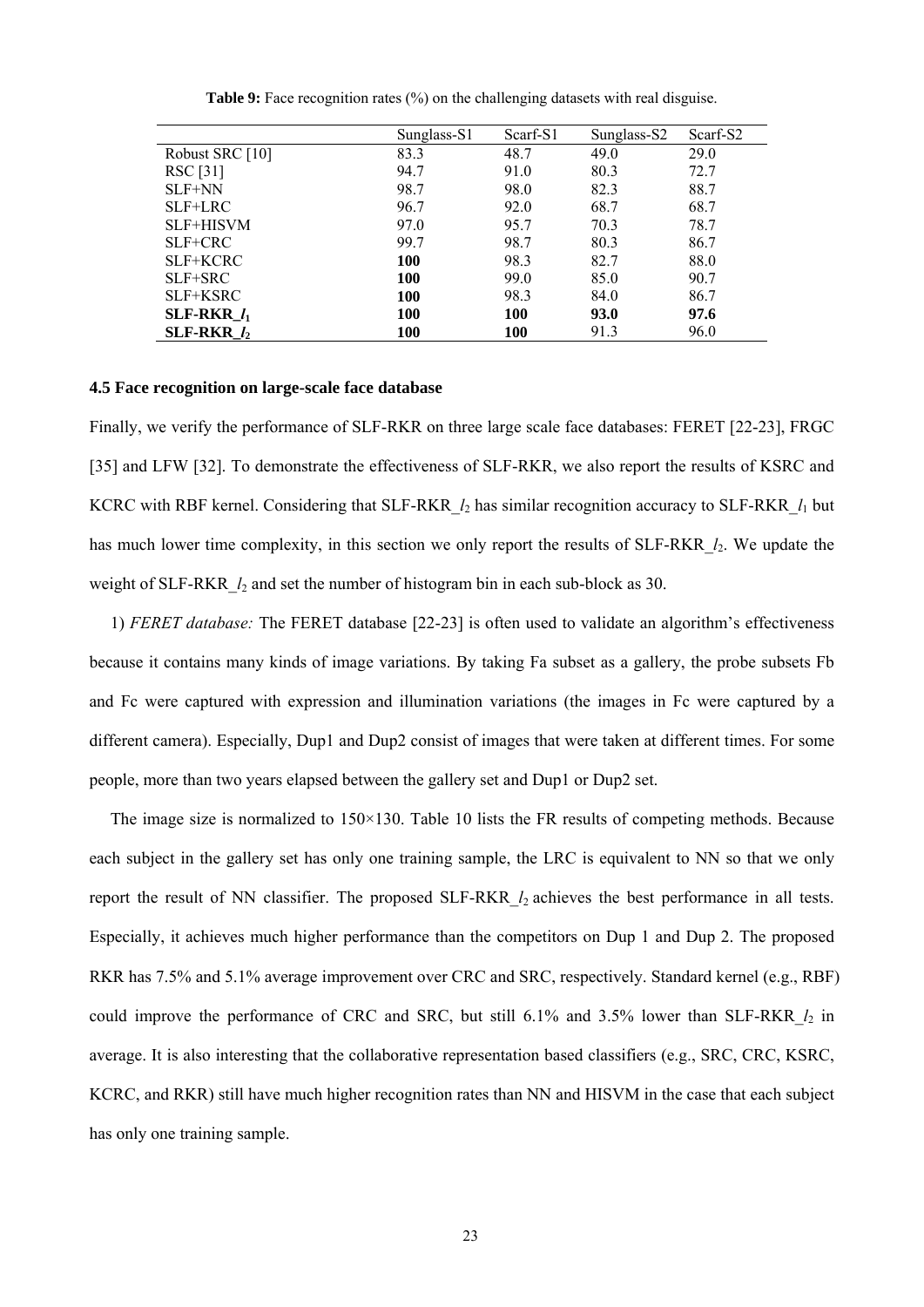| Method           | Fb   | Fc   | Dup1 | Dup2 |
|------------------|------|------|------|------|
| $SLF+NN$         | 94.6 | 50.5 | 59.7 | 45.7 |
| <b>SLF+HISVM</b> | 95.3 | 54.6 | 61.8 | 41.9 |
| $SLF+CRC$        | 98.1 | 85.1 | 74.4 | 60.3 |
| SLF+KCRC         | 98.2 | 871  | 75.1 | 63.2 |
| $SLF+SRC$        | 98.2 | 85.6 | 77.7 | 66.2 |
| SLF+KSRC         | 98.3 | 88.6 | 78.3 | 68.8 |
| $SLF-RKR$ $l_2$  | 99.2 | 89.2 | 81.9 | 77.8 |

**Table 10:** Face recognition rates (%) on FERET database.

Another widely used statistical local feature is the histogram of LBP encoded on the Gabor magnitude [45]. In addition, the block based Fisher's linear discriminant (BFLD) proposed in [48] has shown powerful ability to extract the discriminative low-dimensional feature in each block. Therefore, here we compare the proposed SLF-RKR (using Gabor magnitude based SLF) with the state-of-the art methods on FERET database. The feature dimensionality extracted by BFLD in each block is set to 400 and Gaussian kernel  $\kappa(\boldsymbol{\nu}_j, \boldsymbol{\nu}_k) = \exp\left\{-\|\boldsymbol{\nu}_j - \boldsymbol{\nu}_k\|_2^2/2\xi^2\right\}$  is used in SLF-RKR. The results of SLF-RKR\_*l*<sub>2</sub>, SLF+NN, SLF+SVM and other state-of-the-art methods are listed in Table 11. It shows that the proposed SLF-RKCR\_*l*2 not only outperforms SLF+NN and SLF+SVM in all cases, but also has better performance than the best methods reported in literature. Especially, SLF-RKCR\_*l*2 has recognition accuracies of 96.3% and 94.4% in Dup1 and Dup2, respectively, which may be the best results so far.

**Table 11:** Face recognition rates (%) of SLF-RKR and other state-of-the-art methods on the FERET database.

| Method        | Fb   | Fc   | Dup1 | $D$ up $2$ |
|---------------|------|------|------|------------|
| SLF+NN        | 99.7 | 98.5 | 92.8 | 91.0       |
| SLF+SVM       | 99.7 | 98.5 | 92.8 | 91.0       |
| Tan's $[14]$  | 98.0 | 98.0 | 90.0 | 85.0       |
| Zou's $[15]$  | 99.5 | 99.5 | 85.0 | 79.5       |
| Xie's $[48]$  | 99.0 | 99.0 | 94.0 | 93.0       |
| SLF-RKR $l_2$ | 99.7 | 99.5 | 96.3 | 94.4       |

2) *FRGC 2.0:* FRGC version 2.0 [35] is a large-scale face databases designed with uncontrolled indoor and outdoor settings. We use the subset (352 subjects having no less than 15 samples in the original target set) of Experiment 4, which is the most challenging dataset in FRGC 2.0 with large lighting variations, ageing and image blur. Some examples are shown in Fig. 6. The selected target set contains 5,280 samples, and the query set has 7,606 samples. The image is normalized to  $168\times128$ . The feature dimensionality extracted by BFLD in each block is set to 220 and Gaussian kernel is used in SLF-RKR.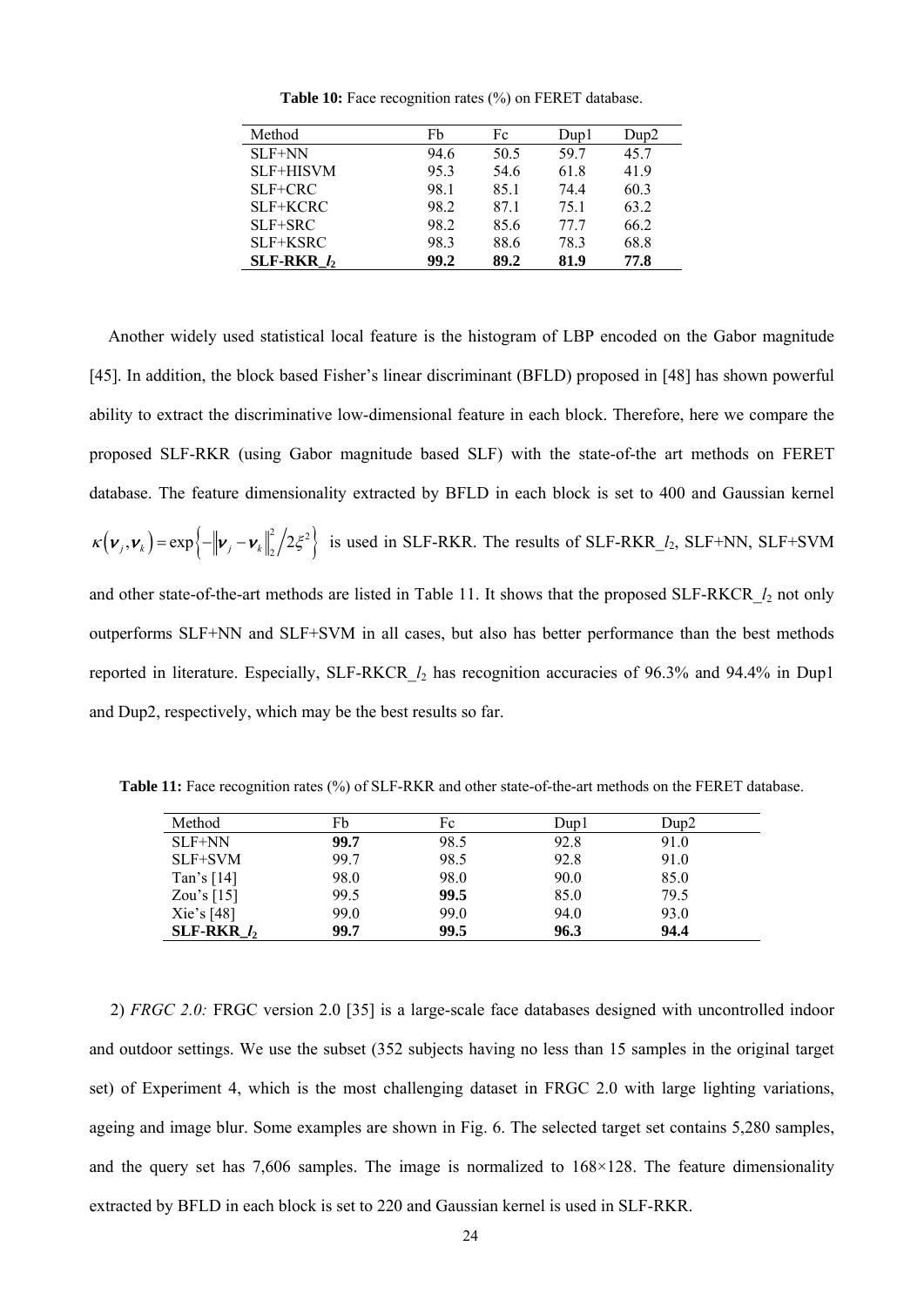Three tests with 5, 10 and 15 target samples for each subject are made in the experiments. The recognition rates of SLF+NN, SLF+LRC, SLF+HKSVM, SLF+CRC, SLF+SRC, SLF+KCRC, SLF+KSRC, and the proposed SLF-RKR are listed in Table 12. Again, SLF-RKR performs the best, though the improvement is not significant since there are no occlusion, misalignment and pose variations in the query set.



**Figure 6:** Samples of FRGC 2.0. (a) and (b) are samples in target and query sets, respectively.

| Method        |       | 10    | 15    |
|---------------|-------|-------|-------|
| $SLF+NN$      | 0.948 | 0.966 | 0.974 |
| $SLF+SVM$     | 0.676 | 0.742 | 0.797 |
| $SLF+LRC$     | 0.951 | 0.969 | 0.977 |
| $SLF+CRC$     | 0.946 | 0.967 | 0.976 |
| SLF+KCRC      | 0.942 | 0.965 | 0.973 |
| $SLF+SRC$     | 0.948 | 0.970 | 0.977 |
| SLF+KSRC      | 0.952 | 0.974 | 0.980 |
| SLF-RKR $l_2$ | 0.955 | 0.976 | 0.981 |

**Table 12:** Face recognition result (%) with Gabor magnitude based SLF on the FRGC database.

3) *LFW:* Labeled Faces in the Wild (LFW) [32] is a large-scale database of face photographs designed for unconstrained FR with variations of pose, illumination, expression, misalignment and occlusion, etc. Some examples are shown in Fig. 7. Two subsets of aligned LFW [24] are used in the experiments. In subset 1 (LFW6) which consists of 311 subjects with no less than 6 samples per subject, we use the first 5 samples as training data and the remaining samples as testing data. In subset 2 (LFW11) which consists of 143 subjects with no less than 11 samples per subject, we use the first 10 samples as training data and the remaining samples as testing data.



**Figure 7:** Samples of LFW. (a) and (b) are samples in training and testing sets, respectively.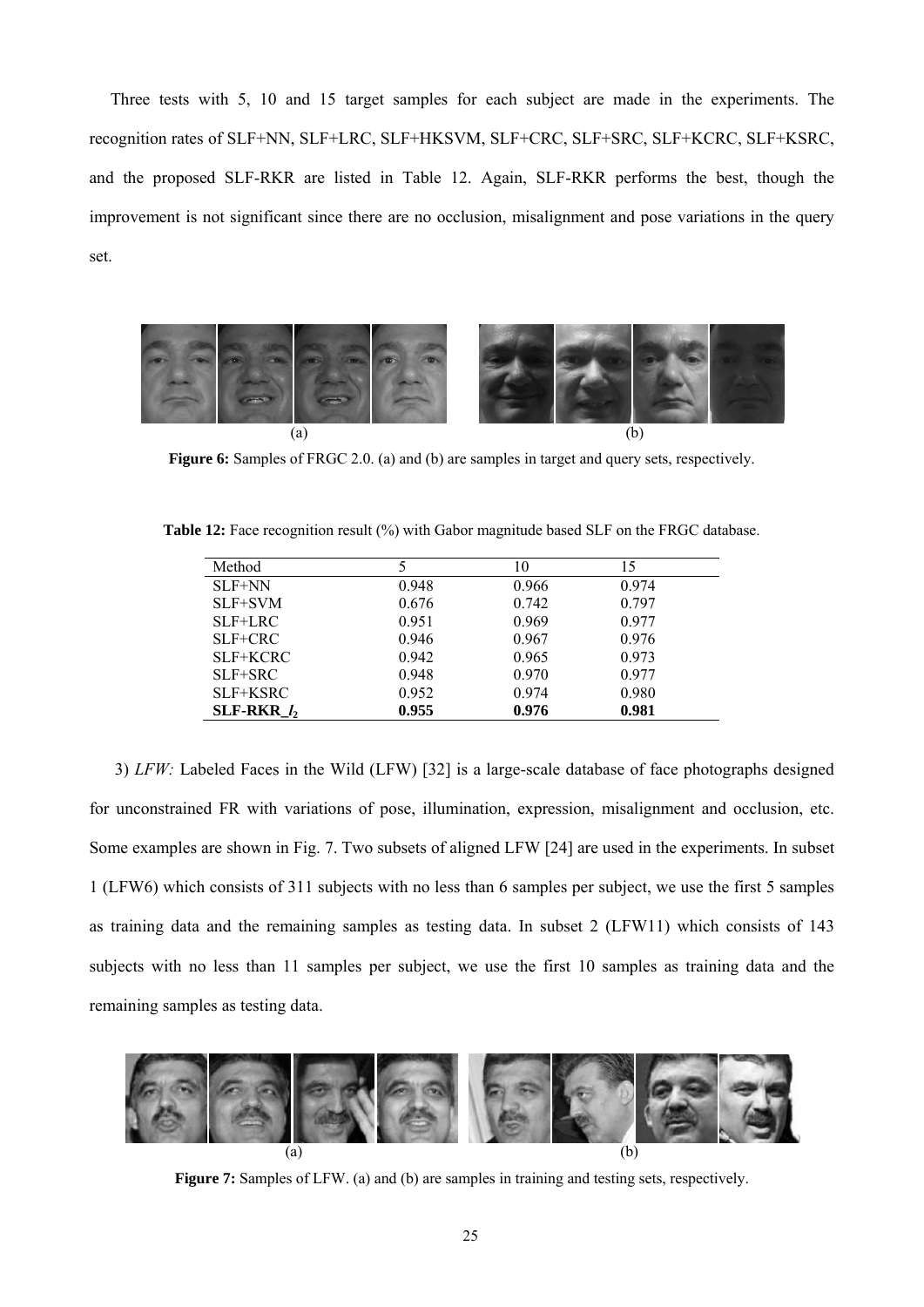Table 13 lists the FR results of competing methods with the MPMP based SLF. The image is normalized to 127×116. We can see that SLF-RKR still achieves the best performance. Compared with the second best method, SLF+KCRC/SLF+KSRC, the improvements of SLF-RKR are about 6% in LFW6 and 3% in LFW11, respectively, which clearly demonstrates the powerful classification ability of the proposed robust kernel representation.

| Method | $SLF+$ | SLF+  | SLF+         | SLF+  | $SLF+$      | SLF+  | $SLF+$      | SLF-        |
|--------|--------|-------|--------------|-------|-------------|-------|-------------|-------------|
|        | NΝ     | LRC   | <b>HISVM</b> | SRC   | <b>KSRC</b> | CRC   | <b>KCRC</b> | $RKR$ $l_2$ |
| LFW6   | 0.302  | 0.338 | 0.443        | 0.535 | 0.555       | 0.540 | 0.549       | 0.619       |
| LFW11  | 0.459  | 0.529 | 0.630        | 0.755 | 0.779       | .768  | 0.788       | 0.819       |

Table 13: Face recognition rates (%) on the LFW database.

# **5. Conclusion**

In this paper, we proposed a statistical local feature based robust kernel representation (SLF-RKR) model for face recognition. A robust representation model to image outliers (e.g., occlusion and real disguise) was built in the kernel space, and a multi-partition max pooling technology was proposed to enhance the invariance of local pattern feature to image misalignment and pose variation. We evaluated the proposed method on different conditions, including variations of illumination, expression, misalignment and pose, as well as block occlusion and disguise occlusion. One big advantage of SLF-RKR is its high face recognition rates and robustness to various occlusions. The extensive experimental results demonstrated that SLF-RKR is superior to state-of-the-arts and has great potential to be applied in practical face recognition systems.

# **References**

- [1] H. Huang and H.T. He, "Super-Resolution Method for Face Recognition Using Nonlinear Mappings on Coherent Features," *IEEE Trans. Neural Networks*, vol. 22, no. 1, pp. 121-130, 2011.
- [2] M. Turk and A. Pentland, "Eigenfaces for recognition," *J. Cognitive Neuroscience*, vol. 3, no. 1, pp. 71-86, 1991.
- [3] P.N. Belhumeur, J.P. Hespanha, and D.J. Kriengman, "Eigenfaces vs. Fisherfaces: Recognition using class specific linear projection," *IEEE Trans. Pattern Anal. Machine Intell.,* vol. 19, no. 7, pp. 711-720, 1997.
- [4] S. Zafeiriou, G. Tzimiropoulos, M. Petrou, and T. Stathaki, "Regularized kernel discriminant analysis with a robust kernel for face recognition and verification," *IEEE Trans. Neural Networks and Learning Systems*, vol. 23, no. 3, pp. 526-534, 2012.
- [5] J.B. Tenenbaum, V. deSilva, and J.C. Langford, "A global geometric framework for nonlinear dimensionality reduction," *Science*, vol. 290, no. 5500, pp. 2319-2323, 2000.
- [6] S.T. Roweis and L.K. Saul, "Nonlinear dimensionality reduction by locally linear embedding," *Science*, vol. 290, no. 5500, pp. 2323-2325, 2000.
- [7] X. He, S. Yan, Y. Hu, P. Niyogi, and H.J. Zhang, "Face recognition using laplacianfaces," *IEEE Trans. Pattern Anal. Mach. Intell.*, vol. 27, no. 3, pp. 328-340, 2005.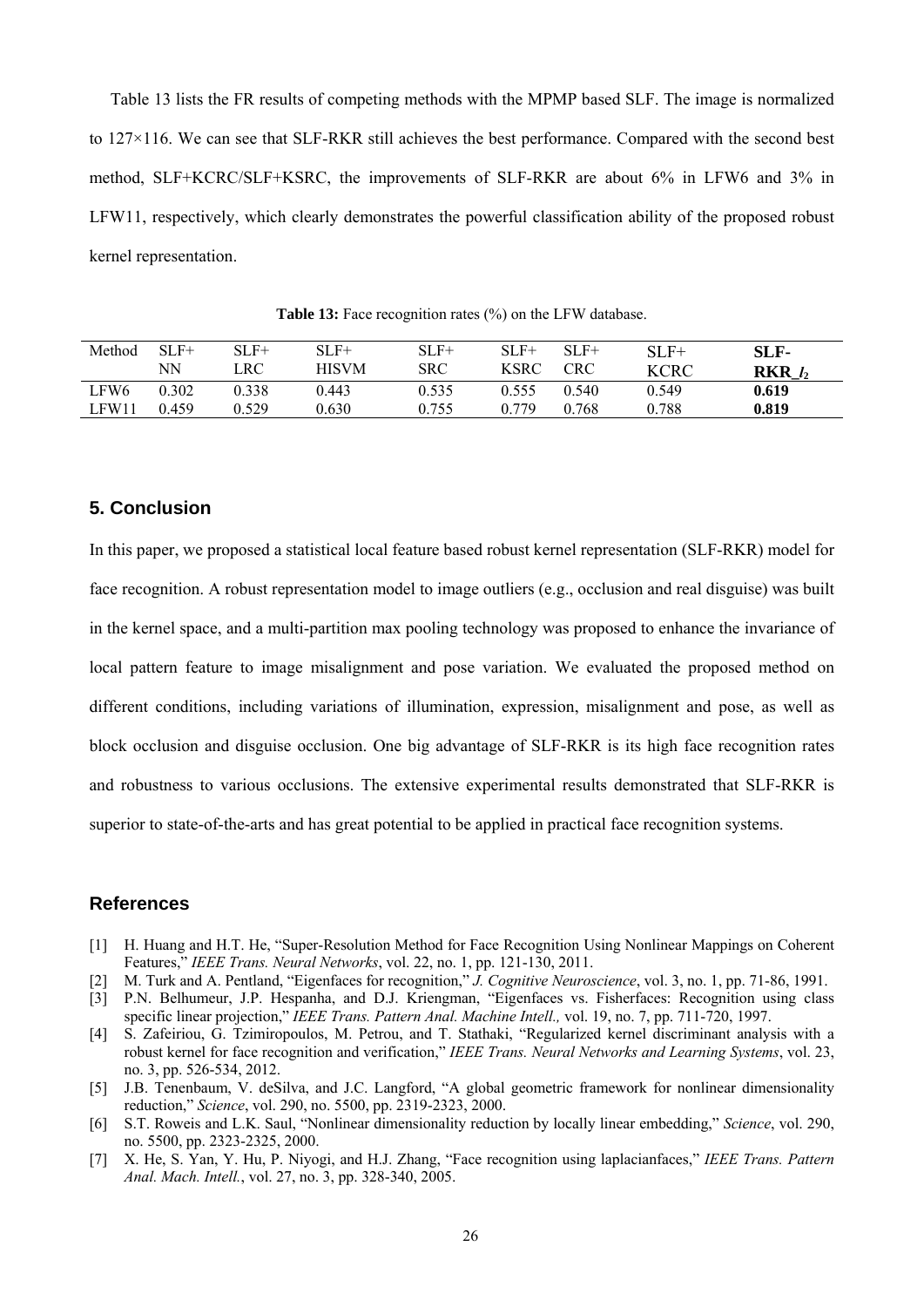- [8] H.-T.Chen, H.-W. Chang, and T.-L. Liu, "Local discriminant embedding and its variants," *Proc. IEEE Conf. Computer Vision and Pattern Recognition*, 2005.
- [9] J. Yang, D. Zhang, J.-Y. Yang, and B. Niu, "Globally maximizing, locally minimizing: Unsupervised discriminant projection with applications to face and palm biometrics," *IEEE Trans. Pattern Anal. Mach. Intell.*, vol. 9, no. 4, pp. 650-664, 2007.
- [10] J. Wright, A. Yang, A. Ganesh, S. Sastry, and Y. Ma, "Robust face recognition via sparse representation," *IEEE Trans. Pattern Anal. Mach. Intell.*, vol. 31, no. 2, pp. 210 – 227, 2009.
- [11] W.Y. Zhao, R. Chellppa, P.J. Phillips, and A. Rosenfeld, "Face recognition: A literature survey," *ACM Computing Survey*, vol. 35, no. 4, pp. 399-458, 2003.
- [12] R. Min, and J. L. Dugelay, "Improved combination of LBP and sparse representation based classification (SRC) for face recognition," *Proc. IEEE Int'l Conf. Multimedia and Expo*, 2011.
- [13] C.C. Kang, S.C. Liao, S.M. Xiang, and C.H. Pan, "Kernel sparse representation with local patterns for face recognition," *Proc. IEEE Int'l Conf. Image Processing*, 2011.
- [14] X. Tan and B. Triggs, "Fusing gabor and LBP Feature sets for kernel-based face recognition," *IEEE International Workshop on Analysis and Modeling of Faces and Gestures*, 2007.
- [15] J. Zou, Q. Ji, and G. nagy, "A comparative study of local matching approach for face recognition," *IEEE Trans. Image Processing*, vol. 16, no. 10, pp. 2617-2628, 2007.
- [16] M. Lades, J.C. Vorbrüggen, J. Buhmann, J. Lange, C.v.d. Malsburg, R.P. Würtz and W. Konen, "Distortion invariant object recognition in the dynamic link architecture," *IEEE Transactions on Computers*, vol. 42, no. 3, pp.300-311, 1993.
- [17] C. Liu and H. Wechsler, "Gabor feature based classification using the enhanced fisher linear discriminant model for face recognition," *IEEE Trans. Image Processing*, vol. 11, no. 4, pp.467-476, 2002.
- [18] L. Shen and L. Bai, "A review on Gabor wavelets for face recognition", *Pattern Analysis and Application*, vol. 9, no. 10, pp.273-292, 2006.
- [19] Y.G. Liu, S.Z. Sam Ge, C.G. Li, and Z.S. You, "K-NS: A classifier by the distance to the nearest subspace," *IEEE Trans. Neural Networks*, vol. 22, no. 8, pp. 1256-1268, 2011.
- [20] A.Georghiades, P. Belhumeur, and D. Kriegman, "From few to many: Illumination cone models for face recognition under variable lighting and pose," *IEEE Trans. Pattern Anal. Machine Intell.*, vol. 23, no. 6, pp. 643- 660, 2001.
- [21] A. Martinez and R. benavente, "*The AR face database*," CVC Tech. Report No. 24, 1998.
- [22] P.J. Phillips, H. Wechsler, J. Huang, P. Rauss, "The FERET database and evaluation procedure for face recognition algorithms," *Image and Vision Computing*, vol. 16, no. 5, pp. 295-306, 1998.
- [23] P.J. Phillips, H. Moon, S.A. Rizvi, P.J. Rauss, "The FERET evaluation methodology for face recognition algorithms," *IEEE Trans. Pattern Anal. Mach. Intell.*, vol. 22, no. 10, pp. 1090-1104, 2000.
- [24] L. Wolf, T. Hassner, and Y. Taigman, "Similarity scores based on background samples," *Proc. Asian Conf. Computer Vision*, 2009.
- [25] N. Kumar, A.C. Berg, P.N. Belhumeur, and S.K. Nayar, "Attribute and simile classifiers for face verification," *Proc. Int'l Conf. Computer Vision*, 2009.
- [26] T. Ahonen, A. Hadid, and M. Pietikainen, "Face description with local binary patterns: Application to face recognition," *IEEE Trans. Pattern Anal. Mach. Intell.*, vol. 28, no. 12, pp. 2037-2041, 2006.
- [27] D. Bouchaffra, "Conformation-based hidden markov models: Application to human face identification," *IEEE Trans. Neural Networks*, vol. 21, no. 4, pp. 595-608, 2010.
- [28] S.H. Gao, I.W-H. Tsang, and L-T. Chia, "Kernel sparse representation for image classification and face recognition," *Proc. European Conf. Computer Vision*, 2010.
- [29] Z. Zhou, A. Wagner, H. Mobahi. J. Wright, and Y. Ma, "Face recognition with contiguous occlusion using markov random fields," *Proc. Int'l Conf. Computer Vision*, 2009.
- [30] E. Elhamifar and R. Vidal, "Robust classification using structured sparse representation," *Proc. IEEE Conf. Computer Vision and Pattern Recognition*, 2011.
- [31] M. Yang, L. Zhang, J. Yang, and D. Zhang, "Robust sparse coding for face recognition," *Proc. IEEE Conf. Computer Vision and Pattern Recognition*, 2011.
- [32] G.B. Huang, M. Ramesh, T. Berg, and E. Learned-Miller, "Labeled faces in the wild: A database for studying face recognition in uncontrained environments," *Technical Report 07-49, University of Massachusetts*, 2007.
- [33] L. Zhang, M. Yang, and X. C. Feng, "Sparse representation or collaborative representation which helps face recognition?" *Proc. Int'l Conf. Computer Vision*, 2011.
- [34] A. Barla, F. Odone, and A. Verri, "Histogram intersection kernel for image classification," *Proc. IEEE Int'l Conf. Image Processing*, 2003.
- [35] P.J. Phillips, P.J. Flynn, W.T. Scruggs, K.W. Bowyer, J. Chang, K. Hoffman, J. Marques, J. Min, and W.J. Worek, "Overview of the face recognition grand challenge," *Proc. IEEE Conf. Computer Vision and Pattern Recognition*, 2005.
- [36] S.Z. Li, "Face recognition based on nearest linear combinations," *Proc. IEEE Conf. Computer Vision and Pattern Recognition*, 1998.
- [37] S.Z. Li and J. Lu, "Face recognition using nearest feature line method," *IEEE Trans. Neural Network*, vol. 10, no. 2, pp. 439-443, 1999.